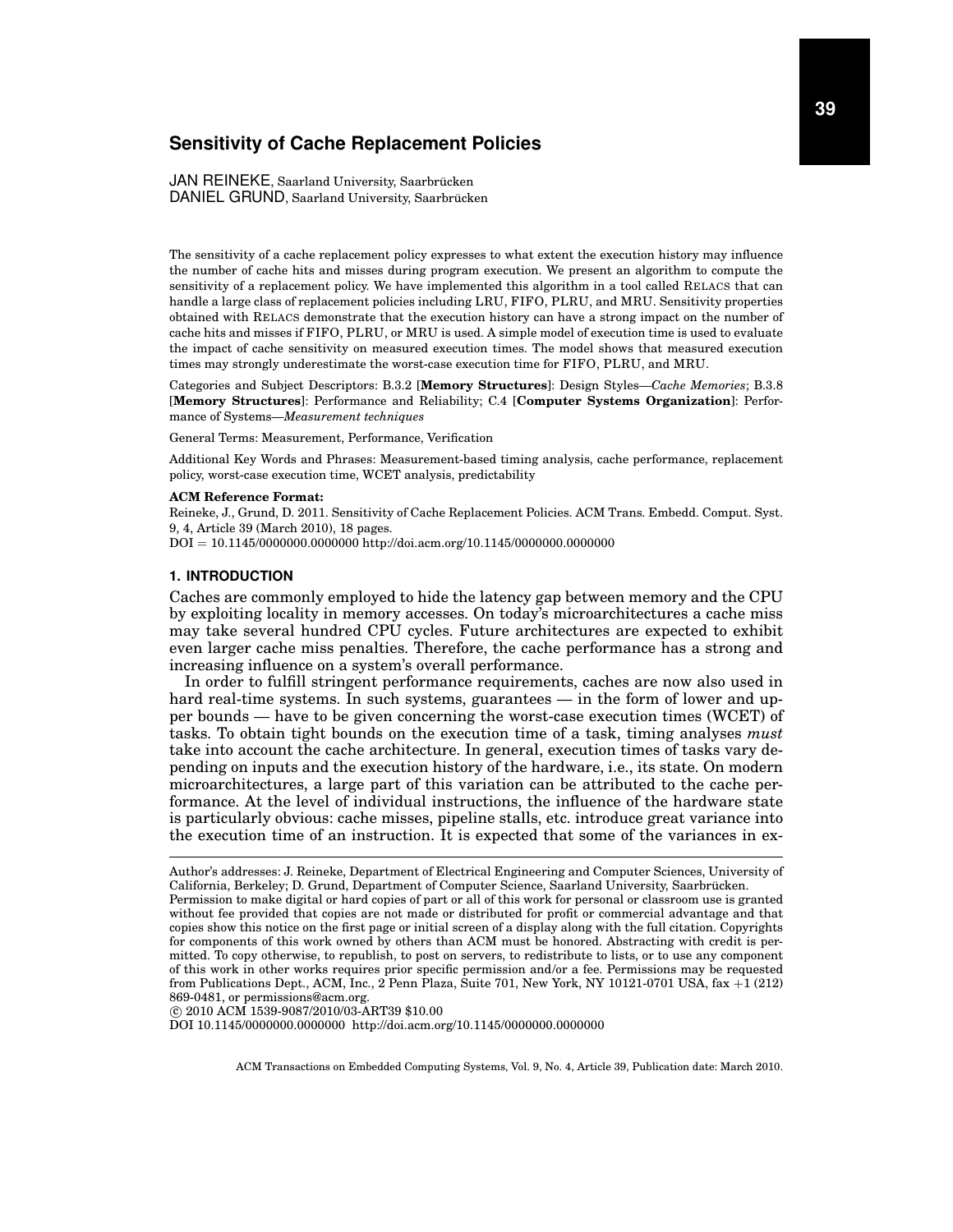ecution times of multiple instructions cancel each other out, i.e. worst-cases do not coincide [\[Bernat et al. 2002\]](#page-16-0). In addition, one may expect different hardware states to eventually converge. This is true for simple pipelines [\[Wilhelm et al. 2009\]](#page-17-0). In many cache architectures and complex pipelines, however, this is not the case [\[Engblom and](#page-16-1) [Jonsson 2002;](#page-16-1) [Berg 2006\]](#page-16-2).

Different methods have been proposed for timing analysis [\[Wilhelm et al. 2008\]](#page-17-1); measurement<sup>[1](#page-1-0)</sup> [\[Petters 2002;](#page-16-3) [Bernat et al. 2002;](#page-16-0) [Wenzel 2006\]](#page-17-2) and static analysis [\[Fer](#page-16-4)[dinand et al. 2001;](#page-16-4) [Theiling et al. 2000\]](#page-17-3) being the most prominent. Both methods compute estimates of the worst-case execution times for program fragments like basic blocks. If these estimates are correct, i.e. they are upper bounds on the worst-case execution time of the program fragment, they can be combined to obtain an upper bound on the worst-case execution time of the task. This combination takes into account userannotated or automatically computed loop bounds.

While using similar methods in the combination of execution times of program fragments, the two methods take fundamentally different approaches to compute these times:

- Static analyses based on abstract models of the underlying hardware compute invariants about the set of all execution states at each program point under *all* possible initial hardware states and inputs and derive upper bounds on the execution time of program fragments based on these invariants.
- Measurement executes each program fragment on a *subset* of the possible initial hardware states and inputs. The maximum of the measured execution times is in general an underestimation of the worst-case execution time.

If the abstract hardware models are correct, static analysis computes safe upper bounds on the WCETs of program fragments and thus also of tasks. However, creating abstract hardware models is an error-prone and laborious process, especially if no precise specification of the hardware is available. Recent work [\[Schlickling and Pister](#page-17-4) [2010\]](#page-17-4) explores automation of the creation of abstract hardware models given a concrete VHDL model.

The advantage of measurement over static analysis is that it is more easily portable to new architectures, as it does not rely on an abstract model of the architecture. In addition it may compute more precise estimates of the WCET. On the other hand, soundness of measurement-based approaches is often hard to guarantee. Measurement would trivially be sound if all initial hardware states and inputs would be covered. Due to their huge number this is usually not feasible. Instead, only a subset of the hardware states and inputs can be considered in the measurements, and in some cases it may be possible to identify worst-case initial hardware states.

Relatively simple architectures without any performance-enhancing features like pipelines, caches, etc., exhibit the same timing independently of the initial state. For such architectures, measurement-based timing analysis is sound [\[Wenzel 2006\]](#page-17-2). [\[Dev](#page-16-5)[erge and Puaut 2005\]](#page-16-5) and [\[Wenzel 2006\]](#page-17-2) propose to lock the cache contents [\[Puaut and](#page-16-6) [Decotigny 2002;](#page-16-6) [Vera et al. 2003\]](#page-17-5) and to flush the pipeline at program points where measurement starts. This is not possible on all architectures and it also has a detrimental effect on both the average- and the worst-case execution times of tasks. In this paper, we study whether safe measurement-based timing analysis is possible in the presence of "unlocked" caches. To this end, we introduce the notion of sensitivity of a cache replacement policy.

<span id="page-1-0"></span> $1$ Measurement-based timing analysis as discussed here is also referred to as hybrid measurement-based timing analysis as opposed to end-to-end measurement-based analysis.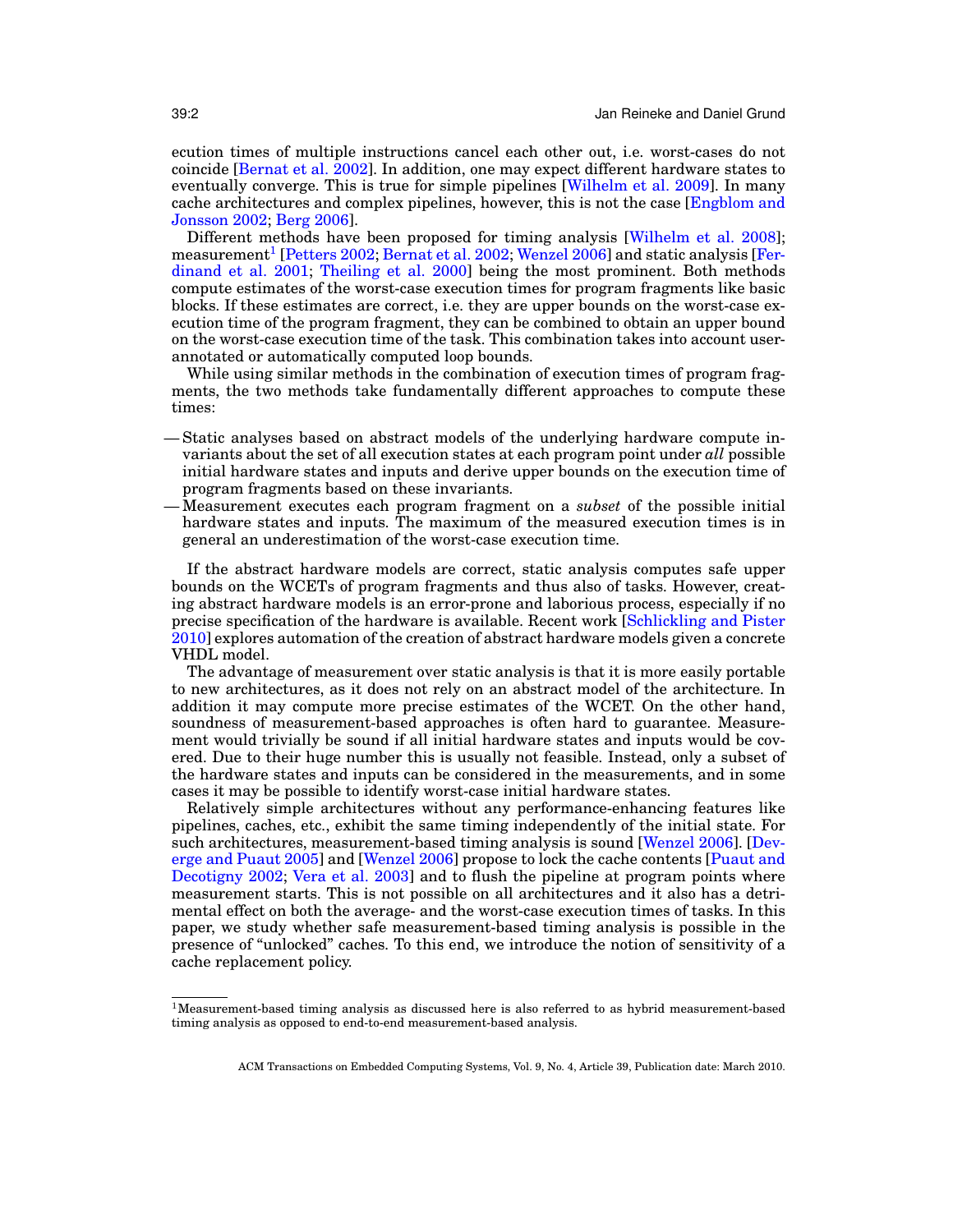Sensitivity of a cache replacement policy expresses to what extent the execution history, i.e. the initial hardware state, of the cache may influence the number of cache hits and misses during program execution. We first describe a tool to automatically compute sensitivity properties for a large class of cache replacement policies, including LRU, FIFO, PLRU, and MRU, employing techniques described in [\[Reineke and](#page-16-7) [Grund 2008\]](#page-16-7). However, our main contributions besides the introduction of sensitivity are the application of the analysis to relevant policies and the interpretation of the analysis results w.r.t. measurement-based timing analysis: Analysis results demonstrate that the initial state of the cache can have a strong impact on the number of cache hits and misses during program execution if FIFO, PLRU, or MRU replacement is used. A simple model of execution time is used to evaluate the impact of cache sensitivity on measured execution times. The model shows that underestimating the number of misses as strongly as is possible for FIFO, PLRU, and MRU may yield worst-case-execution-time estimates that strongly underestimate the real WCET. In a slightly modified analysis we confirm that the "empty cache is worst-case initial state" assumption is wrong for FIFO, PLRU, and MRU. For these policies, no programand input-independent worst-case initial cache state exists. On the other hand, our analysis results show that LRU lends itself well to measurement- or simulation-based approaches as the influence of the initial cache state is minimal and the empty cache is indeed the worst-case initial cache state independently of the program to be executed and its inputs.

# **1.1. Outline**

The following section reviews some basics about caches. In Section [3](#page-4-0) we formally introduce the notion of sensitivity. In Section [4](#page-5-0) we describe how to compute sensitive ratios automatically. Our results are presented in Section [5.](#page-12-0) Their impact on measured execution times is evaluated in Section [6.](#page-14-0) Consequences of our results are discussed in Section [7.](#page-15-0)

# **2. CACHES**

Caches are very fast but small memories that store a subset of the main memory's contents.

To reduce traffic and management overhead, the main memory is logically partitioned into a set of *memory blocks* B of size b bytes. Memory blocks are cached as a whole in cache lines of equal size. Usually,  $b$  is a power of two. This way the block number is determined by the most significant bits of a memory address.

When accessing a memory block one has to determine whether the memory block is stored in the cache (cache hit) or not (cache miss). To enable an efficient look-up, each memory block can be stored in a small number of cache lines only. For this purpose, caches are partitioned into equally-sized cache sets. The size of a cache set is called the *associativity* k of the cache. The number of such equally sized cache sets s, is usually a power of two, such that the set number is determined by the least significant bits of the block number. The remaining bits, known as the *tag* are stored along with the data to finally decide, whether and where a memory block is cached within a set. Caches with associativity  $k = 1$  are called *direct-mapped*. Caches consisting of a single cache set, i.e. s = 1, are called *fully-associative*.

Since the number of memory blocks that map to a set is far greater than the associativity of the cache, a so-called *replacement policy* must decide which memory block to replace upon a cache miss. To facilitate useful replacement decisions a number of status bits is maintained that store information about previous accesses. We only consider replacement policies that have independent status bits per cache set. Almost all known policies comply with this. While relatively rare, there are set-associative

ACM Transactions on Embedded Computing Systems, Vol. 9, No. 4, Article 39, Publication date: March 2010.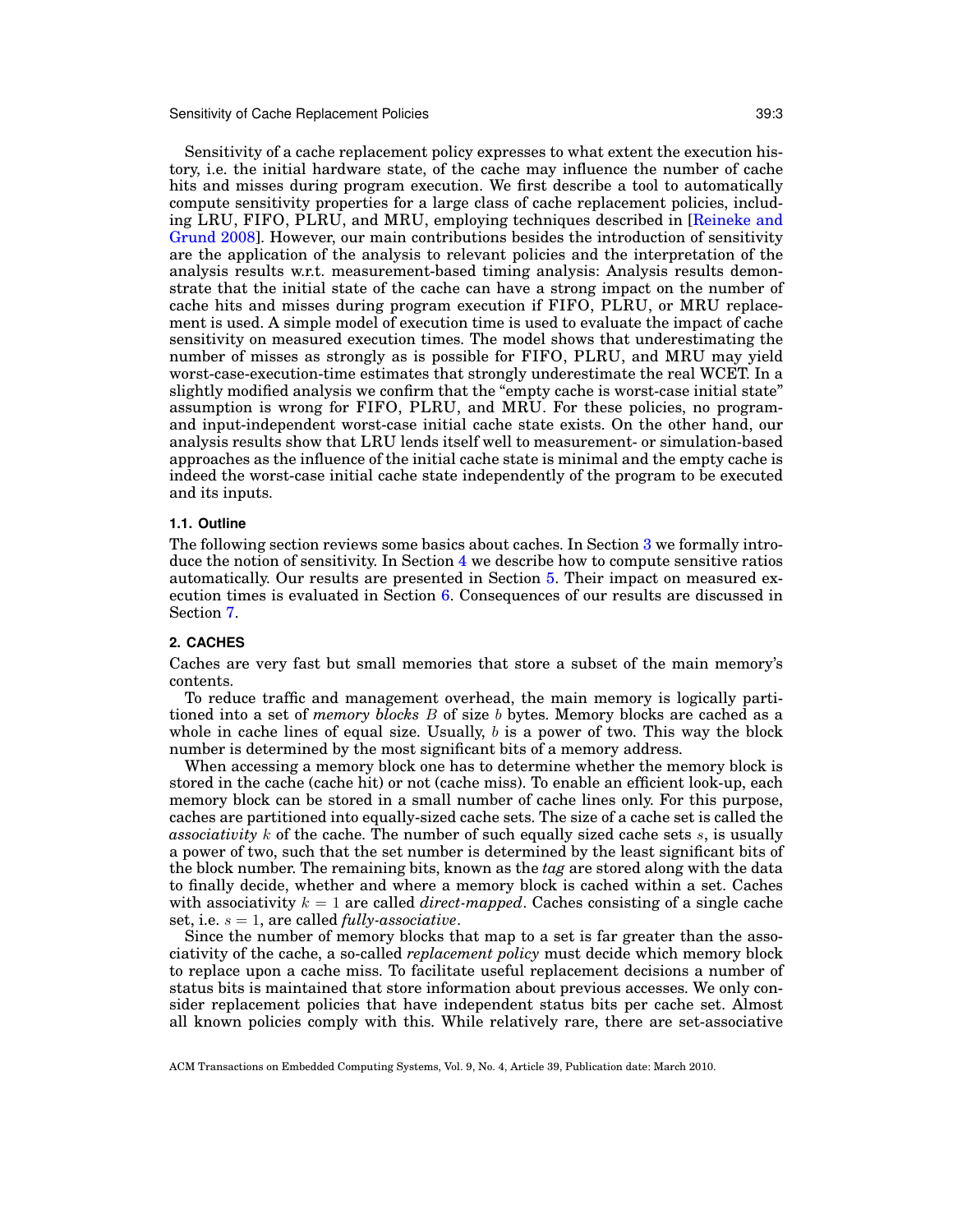| $a, b, c \in B$             | the set of memory blocks<br>$\langle b, c, d \rangle$ , $s \in S = B^*$ the set of finite access sequences |
|-----------------------------|------------------------------------------------------------------------------------------------------------|
|                             | $P,Q \in Policy$ the class of replacement policies                                                         |
| $[b, e, c, f]_P, p \in C^P$ | the set of reachable cache states of policy $P$                                                            |

<span id="page-3-0"></span>Fig. 1. Domains and Notations. On the left we list metavariables for elements of the respective domains as well as example elements. For instance, we use s as a metavariable for access sequences and  $\langle b, c, d \rangle$  is an example sequence.  $[b, e, c, f]_P$  denotes a cache state of policy  $P$  whose cache lines contain blocks  $b, e, c, f$ .

| $update_P(q, s) : C^P \times S \rightarrow C^P$ function computing the cache state        |
|-------------------------------------------------------------------------------------------|
| after accessing a sequence $s$ , starting in $q$                                          |
| $m_P(q,s): C^P \times S \to \mathbb{N}$ function computing the number of misses incurred  |
| by policy P conducting $s$ in state $q$                                                   |
| $h_P(q,s): C^P \times S \to \mathbb{N}$ function computing the number of hits of policy P |
| conducting $s$ in state $q$                                                               |

<span id="page-3-1"></span>Fig. 2. Functions that model the behavior of a replacement policy.

caches, where the cache sets are not independent of each other. An example of such policies is PSEUDO ROUND-ROBIN [\[Heckmann et al. 2003\]](#page-16-8), which maintains a single replacement counter for all cache sets.

Let us briefly explain the four commonly used families of replacement policies under investigation in the course of the paper:

- LRU (least-recently-used) replacement conceptually maintains a queue of length k for each cache set, where  $k$  is the associativity of the cache. If an element (a memory block) is accessed that is not in the cache (a miss), it is placed at the front of the queue. The last element of the queue is then removed if the set is full. It is the leastrecently-used (LRU) element of those in the queue. At a cache hit, the element is moved from its position in the queue to the front, in this respect treating hits and misses equally. It is used in the INTEL PENTIUM I and the MIPS 24K/34K.
- FIFO (first-in-first-out) cache sets can also be seen as queues: new elements are inserted at the front evicting elements at the end of the queue. In contrast to LRU, hits do not change the queue. FIFO is used in the INTEL XSCALE, ARM9, and ARM11. FIFO is also known as ROUND ROBIN.
- PLRU (Pseudo-LRU) is a tree-based approximation of the LRU policy. It arranges the cache lines at the leaves of a tree with  $k - 1$  "tree bits" pointing to the line to be replaced next. For an in-detail explanation of PLRU consider [\[Reineke et al. 2007;](#page-16-9) [Al-Zoubi et al. 2004\]](#page-16-10). It is used in the POWERPC 75X and the INTEL PENTIUM II-IV.
- MRU (most-recently-used), also known as  $PLRU_M$  [\[Al-Zoubi et al. 2004\]](#page-16-10), and, in the context of paging, as CLOCK [\[Silberschatz et al. 2005\]](#page-17-6). It maintains one *recently-used bit* per cache line. When a cache line is accessed, the bit is set. Upon a cache miss, the block in the first cache line whose recently-used bit is not set is evicted and the recently-used bit is set. Eventually, the final recently-used bit is set to one. At this point, all other bits are reset to zero. According to [Eklöv et al. 2011], it is used in the INTEL NEHALEM architecture (the codename for an INTEL processor microarchitecture, including processors like the INTEL XEON, CORE I5 and I7).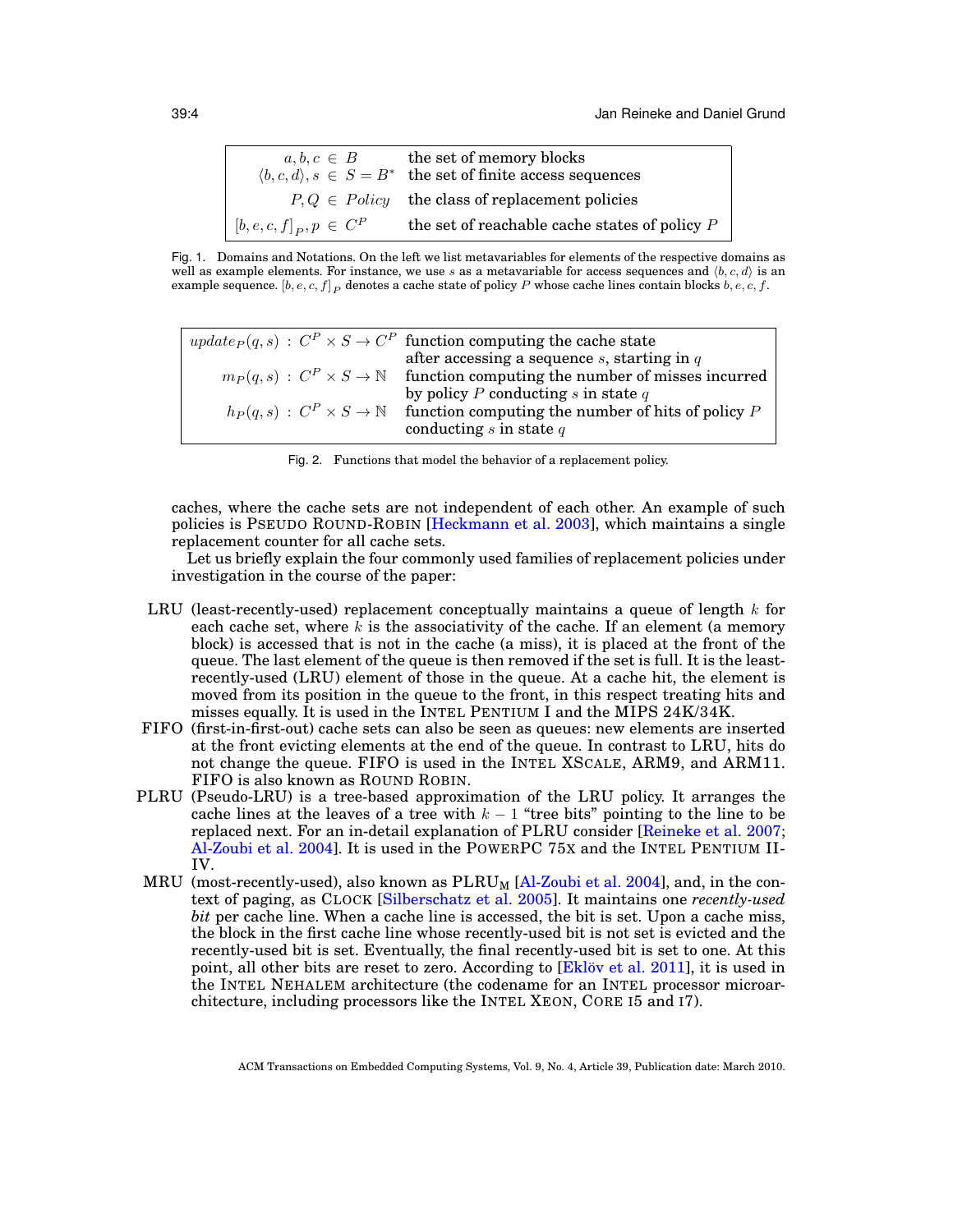### <span id="page-4-0"></span>**3. SENSITIVITY**

In this section, we formally define the notion of sensitivity. Figure [1](#page-3-0) introduces important domains and notations used in the following definitions and throughout the paper. Figure [2](#page-3-1) introduces functions that model the behavior of a replacement policy. The most important notions are  $m_P(q, s)$  and  $h_P(q, s)$ , which compute the number of misses and hits, respectively, of policy  $P$  starting in state  $q$  processing access sequence  $s$ .

We would like to investigate the influence of the execution history, i.e. the cache state, on the performance of a cache replacement policy. As set-associative caches can be seen as arrays of fully-associative caches, we consider fully-associative caches only. I.e. we are interested in how sensitive a policy is to the particular state a fullyassociative cache is in when beginning to process an access sequence.

*Definition* 3.1 (*Miss-Sensitivity to State*). A policy P is k-miss-sensitive with additive constant  $c$ , if

$$
m_P(q,s) \le k \cdot m_P(q',s) + c
$$

for all access sequences  $s \in S$  and all cache states  $q, q' \in C^P.$ 

The definition captures the maximal influence of the current state of a replacement policy on the future number of misses. Policy  $P$  will incur at most  $k$  times the number of misses plus constant c on any access sequence starting in state q instead of a given state  $q'$ .

Likewise we define hit-sensitivity.

*Definition* 3.2 (*Hit-Sensitivity to State*). A policy P is k-hit-sensitive with subtractive constant  $c$ , if

$$
h_P(q,s) \ge k \cdot h_P(q',s) - c
$$

for all access sequences  $s \in S$  and all cache states  $q, q' \in C^P$ .

Policy P will induce at least k times the number of hits minus constant  $c$  on any access sequence starting in state  $q$  instead of state  $q'$ .

As mentioned before, in the following, we are studying policies controlling fullyassociative caches. The results translate to set-associative caches, where each of the cache sets is independently controlled, as follows: if policy  $P$  is  $k$ -miss-sensitive (hitsensitive) with additive (subtractive) constant  $c$ , then a set-associative cache consisting of n cache sets, all controlled by policy  $P$ , is k-miss-sensitive (hit-sensitive) with additive (subtractive) constant  $c \cdot n$ .

We sometimes say that a policy is k-sensitive without specifying an appropriate additive (subtractive) constant. In such cases, we implicitly demand that such a constant exists. The following definition is an example of such a case:

 $\emph{Definition 3.3} \thinspace \thinspace (\emph{Sensitive Ratio}).$  The sensitive miss and hit ratios  $\emph{s}_{P}^{m}$  and  $\emph{s}_{P}^{h}$  of  $P$ are defined as

 $s_P^m = \inf \{ k \mid P \text{ is } k\text{-miss-sensitive} \}$ 

and 
$$
s_P^h = \sup \{ k \mid P \text{ is } k\text{-hit-sensitive} \}.
$$

Our focus will be on computing these sensitive ratios and appropriate additive (subtractive) constants. Why are we interested in sensitive ratios? Consider a policy that is k-miss-sensitive. It is also l-miss-sensitive for  $l > k$ . However, the former statement is clearly a better characterization of the policy's sensitivity. In this sense, the sensitive ratio is the *best* characterization of the policy's sensitivity. In particular, there are access sequences, such that the ratio between the number of misses (hits) in one state

ACM Transactions on Embedded Computing Systems, Vol. 9, No. 4, Article 39, Publication date: March 2010.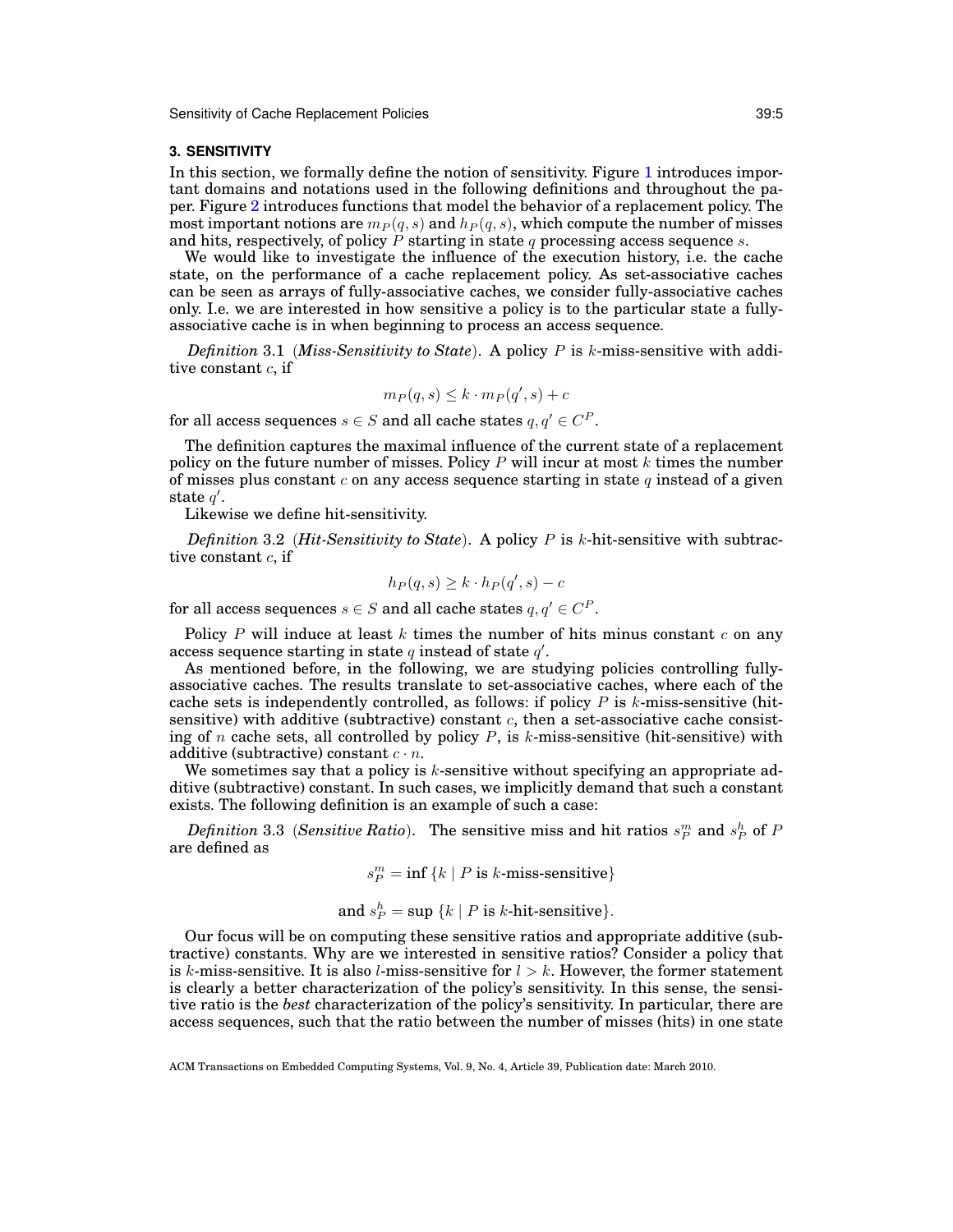

<span id="page-5-2"></span>Fig. 3. Running example. Small part of the state space in the computation of sensitivity results for FIFO(3). In the FIFO states, elements are ordered from last-in to first-in. Transitions are labeled with the number of misses incurred. To explain the transitions, we have additionally labeled them with the corresponding accesses. Consider the top-left state [a, b, c], [b, a, d]. Accessing a or b incurs hits in both cache states and results in the same state. Accessing  $d$  incurs a miss in the first cache state and a hit in the second, resulting in state  $[d, a, b]$ ,  $[b, a, d]$ .

and the number of misses (hits) in another state approaches the sensitive ratio in the limit. Every policy is by definition 0-hit-sensitive. However, a policy may not be  $k$ -misssensitive for any k. In that case, we will call it  $\infty$ -miss-sensitive. For a policy that is  $\infty$ -miss-sensitive, the number of misses starting in one state cannot be bounded by the number of misses starting in another state.

### <span id="page-5-0"></span>**4. COMPUTING SENSITIVE RATIOS**

We have developed RELACS<sup>[2](#page-5-1)</sup>, a tool that computes sensitive ratios automatically. In the following we will describe the algorithm implemented by RELACS.

To compute sensitive ratios, we construct a transition system, whose states are pairs of cache states, and whose transitions reflect the effect of a memory access on both of the cache states. Paths through this transition system thus correspond to executions of sequences of memory accesses on two cache states, corresponding to the two cache states in the sensitivity definitions. Figure [3](#page-5-2) shows a small part of such a transition system.

As the transition system would be infinitely large, assuming an infinite set of memory blocks, we construct a finite quotient structure with respect to an equivalence relation on states that preserves sensitivity properties.

## **4.1. Induced Transition System**

Let us formally define the transition system induced by a policy P.

*Definition* 4.1 (*Induced Transition System*). A policy P induces a labeled transition system  $T_P = (S_P, R_P)$ , where

$$
S_P = \{(q, q') \mid q \in C^P, q' \in C^P\},\
$$

the states, are pairs of cache states of policy P.

$$
R_P = \{ ((p, q), (m_p, m_q), (p', q')) \mid (p, q) \in S_P, a \in B, (p', q') = update_{P,P}((p, q), \langle a \rangle) (m_p, m_q) = m_{P,P}((p, q), \langle a \rangle) \}
$$

is the transition relation, where  $update_{PP}$  and  $m_{PP}$  are lifted to pairs from the update and  $m$  functions. Transitions are labeled with the number of misses  $(0 \text{ or } 1)$  incurred by the accesses in the two cache states, respectively.

Sensitive ratios depend on the number of misses (hits) on paths through the transition system:

<span id="page-5-1"></span><sup>&</sup>lt;sup>2</sup>You can try out RELACS online at  $\frac{http://rw4.cs.uni-saarland.de/~reineke/relacs/.}$  $\frac{http://rw4.cs.uni-saarland.de/~reineke/relacs/.}$  $\frac{http://rw4.cs.uni-saarland.de/~reineke/relacs/.}$ 

ACM Transactions on Embedded Computing Systems, Vol. 9, No. 4, Article 39, Publication date: March 2010.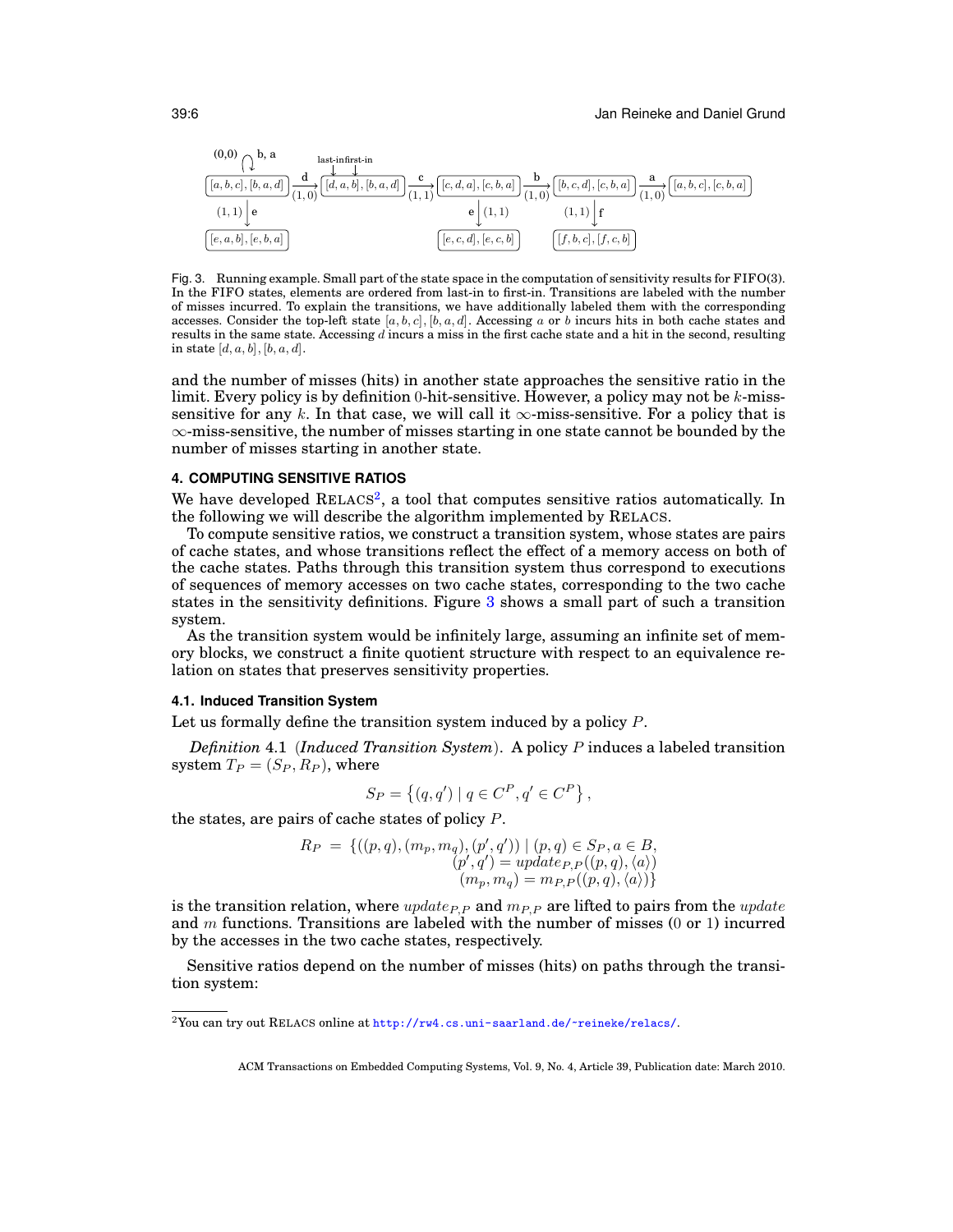*Definition* 4.2 (*Paths*). A path through a labeled transition system  $T = (S, R)$ , where S is the set of states,  $R \subseteq S \times L \times S$  is the set of transitions, and L is a set of labels, is a sequence of labels  $\pi = l_1 \dots l_n \in L^n$ , such that

$$
\exists s_1, \dots, s_{n+1} \in S. \ \forall i \in \{1, \dots, n\}. \ (s_i, l_i, s_{i+1}) \in R.
$$

The set of all paths of a transition system T is denoted by  $\Pi(T)$ .

In our case, labels are pairs  $(m_p, m_q)$ . The definitions of hit- and miss-sensitivity translate directly to properties of paths of the induced transition system. For instance, a policy  $P$  is  $k$ -miss-sensitive with additive constant  $c$ , if

$$
\sum_i \pi(i)_{|1} \leq k \cdot \sum_i \pi(i)_{|2} + c \text{ for all paths } \pi \in \Pi(T_P),
$$

where |1 and |2 select the first and second component of a tuple, respectively.

#### **4.2. Cache States**

We assume cache states to be tuples of memory blocks and empty cache lines  $B_{\perp} =$  $B\cup\bot$ , possibly equipped with a tuple of status bits  $\mathbb{B}^l$ :

$$
C_k^l\ =\ B_\bot^k\times\mathbb{B}^l
$$

So  $C^P \subseteq C^l_k,$  where  $k$  is the associativity of  $P$  and  $l$  the number of status bits required.  $\text{For instance, } C^{\text{LRU}(k)} \subseteq C^0_k, C^{\text{MRU}(k)} \subseteq C^k_k, C^{\text{PLRU}(k)} \subseteq C^{k-1}_k.$ 

Accesses can have two effects on such states:

- The order of the elements in the tuple is changed, depending *only* on the *position* of the accessed memory block in the tuple and the status bits. In LRU, for instance, the elements are ordered from most to least recently used and no status bits are needed. In FIFO, the elements are ordered from last-in to first-in. Again, no status bits are needed. In contrast, to represent states of MRU, we need  $k$  status bits.
- The position in the tuple of the element to be replaced is determined based on the status bits. In our example of LRU, elements are replaced at a fixed position, the right-most, i.e., the least-recently-used. In MRU, the position is determined by the first status bit being 0.

Cache states of all the policies that we consider in this paper, i.e., LRU, PLRU, FIFO, and MRU, behave this way as well as all deterministic replacement policies we can imagine. The main point is that they do *not* base their replacement or update decisions on the particular memory block or its address.

Actual hardware cache implementations do not physically reorder cache lines within cache sets. In hardware implementations, logical ordering information needs to be maintained in status bits. For instance, in case of LRU, at least  $\log_2(k!)$  status bits are required to encode any of the  $k!$  possible logical orderings of the  $k$  cache lines. As a consequence of not being able to efficiently reorder cache lines, the same logical cache state may correspond to several physical cache states. Again, in case of LRU, every logical cache state corresponds to  $k!$  equivalent physical cache states. For analysis efficiency it is beneficial not to distinguish cache states that are logically equivalent.

## **4.3. Quotient Transition System**

The induced transition system  $T_P$  is infinitely large, if one assumes the set of memory blocks to be infinite.  $T_P$  may be prohibitively large even if one assumes a finite number of memory blocks. To overcome this problem we compute a finite quotient structure with respect to an equivalence relation on states that preserves the set of paths of the original transition system. We have previously employed the same equivalence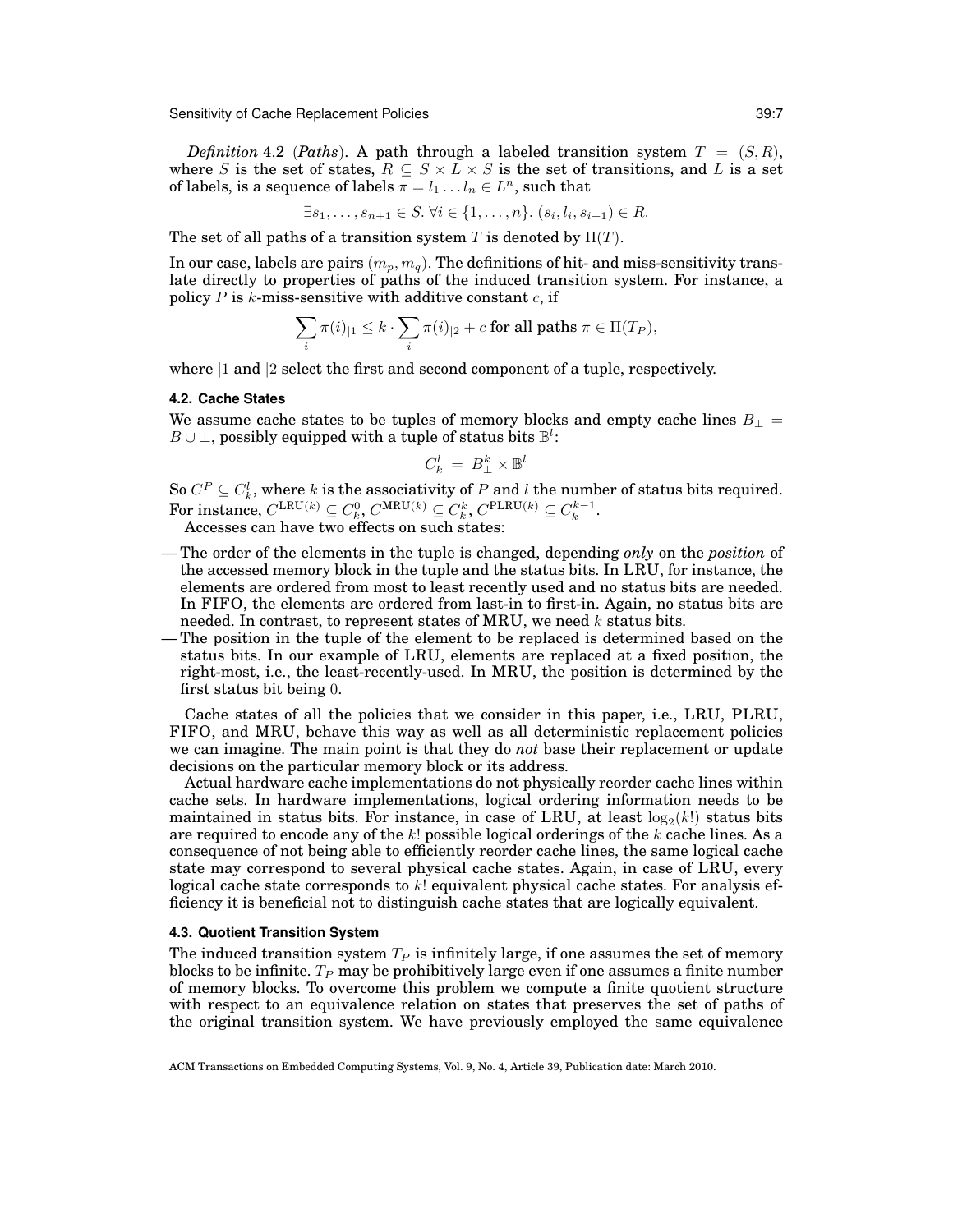| $\left[\left[a,b,c\right]_{\text{FIFO}},\left[b,\perp,e\right]_{\text{FIFO}}\right]\approx_h \left[\left[f,g,l\right]_{\text{FIFO}},\left[g,\perp,m\right]_{\text{FIFO}}\right]$                           |                    |
|------------------------------------------------------------------------------------------------------------------------------------------------------------------------------------------------------------|--------------------|
| c (0,1)                                                                                                                                                                                                    | $h(c) = l   (0,1)$ |
| $\left\lbrack\left[a,b,c\right]_{\text{FIFO}},\left[c,b,\perp\right]_{\text{FIFO}}\right]\; \approx_{h} \; \left\lbrack\left[f,g,l\right]_{\text{FIFO}},\left[l,g,\perp\right]_{\text{FIFO}}\right\rbrack$ |                    |

<span id="page-7-2"></span>Fig. 4. In this example, we assume FIFO replacement.  $q_1 = [a, b, c]$ ,  $[b, \perp, e] \approx_h q_2 = [f, g, l]$ ,  $[g, \perp, m]$  with an appropriate h-function. An access to c yields a hit in the first element of  $q_1$  and a miss in the second element. The transition is therefore labeled with  $(0, 1)$ . Accessing  $h(c) = l$  on  $q_2$  has the same effect in terms of hits and misses. Also, the two resulting states are in the  $\approx$  relation by the same function h.

relation to compute the *competitiveness* of one cache replacement policy *relative* to another policy in [\[Reineke and Grund 2008\]](#page-16-7). In order to make the paper intelligible by itself, we present a variant of the method presented in [\[Reineke and Grund 2008\]](#page-16-7) which is specifically tailored to the computation of sensitive ratios. In addition, the algorithm to compute the quotient transition system differs considerably from the one to compute relative competitiveness.

To build a finite quotient transition system, we rely on the following property, which is satisfied by policies representable in the above way and all other cache replacement policies we are aware of: Let  $h : B \to B$  be a bijective renaming of the memory blocks and  $h^*$  the point-wise extension of h to cache states, that maps  $\bot$  (empty cache lines) to  $\bot$  and does not modify status bits. Let  $q\in C^P,$  then

<span id="page-7-0"></span>
$$
update_P(h^*(q), \langle h(a) \rangle) = h^*(update_P(q, \langle a \rangle))
$$
\n(1)

i.e. isomorphic cache states behave the same. Obviously,

<span id="page-7-1"></span>
$$
m_P(h^*(q), \langle h(a) \rangle) = m_P(q, \langle a \rangle), \tag{2}
$$

because  $h(a)$  is contained in  $h^*(q)$  if and only if a is contained in q.

This means that the particular contents of a pair of cache states are irrelevant for the *possible* future ratio of misses. What is important is the relation between the two cache states, i.e. the relative positions of elements contained in both sets. Take the two pairs of cache states  $q_1 = [a, b, c], [b, \perp, e]$  and  $q_2 = [f, g, l], [g, \perp, m], q_1$  and  $q_2$  are different regarding the contents of the cache states. Yet, we do not want to distinguish the two states, as they will show the same behavior relative to each other, albeit on different access sequences.

Let h be as above, and  $h^{\#}$  be the point-wise extension of h to pairs of cache states. We identify two states p and q (each is a pair of cache states), denoted  $p \approx q$ , if they can be transformed into each other by renaming the contents, i.e. if  $q = h^{\#}(p)$  for some h. To indicate a particular feasible renaming function h we also write  $p \approx_h q$ .

The rationale behind identifying two states  $q \approx_h q'$  is that given any access  $a \in B$  on  $q, h(a)$  will have the "same" effect on  $q'$ :

<span id="page-7-3"></span>
$$
q \approx_h q' \Rightarrow \begin{cases} m_{P,P}(q, \langle a \rangle) = m_{P,P}(q', \langle h(a) \rangle) \\ update_{P,P}(q, \langle a \rangle) \approx_h update_{P,P}(q', \langle h(a) \rangle) \end{cases}
$$
(3)

This follows directly from Equation [1](#page-7-0) and Equation [2.](#page-7-1) Figure [4](#page-7-2) illustrates Equation [3](#page-7-3) with the two example states  $q_1, q_2$  given before.

The relation  $\approx$  defines an equivalence on states. It can therefore be used to partition the states of  $S_P$  into equivalence classes. This induces a quotient transition system  $\overline{T}_P = (\overline{S}_P, \overline{R}_P)$ , where  $\overline{S}_P \subset S_P$  is a set of unique representatives of the equivalence classes of  $S_P$  with respect to  $\approx$ , and  $\overline{R}_P$  is defined as follows:

<span id="page-7-4"></span>
$$
\overline{R}_P = \{ (\overline{s}, m, \overline{t}) \mid \exists s, t \in S_P . (s, m, t) \in R_P, s \approx \overline{s}, t \approx \overline{t} \}
$$
(4)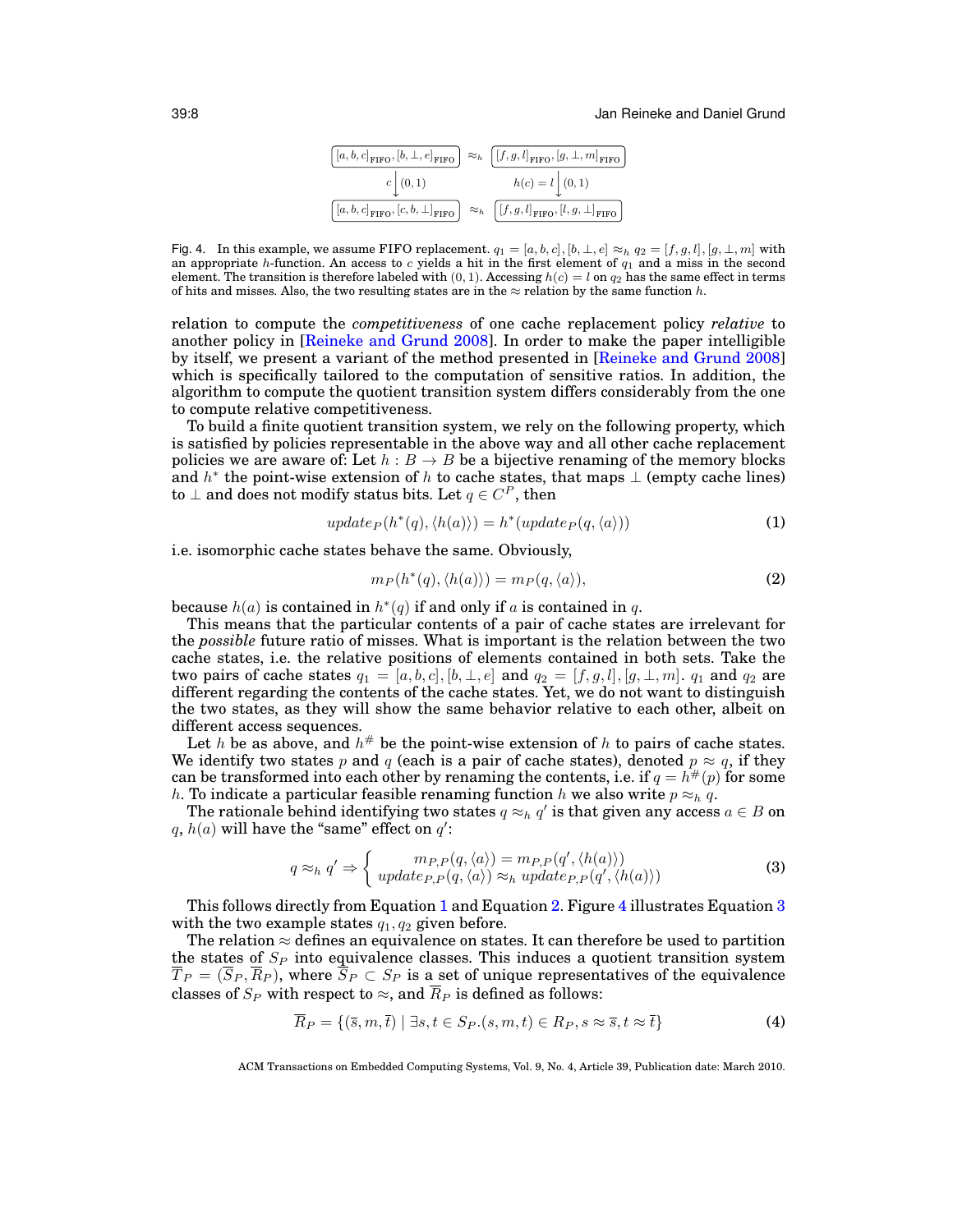

(a) Dashed lines connect equivalent states according to the equivalence relation  $\approx$ .



<span id="page-8-0"></span>Fig. 5. Running example revisited. "Merging" equivalent states in (a) yields the depicted quotient structure in (b).

There is a transition  $(\bar{s}, m, \bar{t})$  between two representatives iff there is a transition  $(s, m, t)$  between two states s and t that are represented by  $\overline{s}$  and  $\overline{t}$ , respectively. Fig-ure [5](#page-8-0) illustrates the  $\approx$  relation in the running example and shows the resulting quotient structure.

By the following theorem we can safely work with the quotient structure  $\overline{T}_P$  instead of  $T_P$  when computing sensitivity values.

THEOREM 4.3 (PATH EQUIVALENCE). *The transition systems*  $T_P$  and  $\overline{T}_P$  are path *equivalent, i.e.,*  $\Pi(T_P) = \Pi(\overline{T}_P)$ *.* 

**PROOF.** We need to show  $\pi = m_1 \dots m_n \in \Pi(T_P) \Leftrightarrow \pi \in \Pi(\overline{T}_P)$ .

"⇒" follows immediately from the definition of  $\overline{R}_P$  in Equation [4.](#page-7-4) Let  $s_1, \ldots, s_{n+1}$  be such that  $(s_i, m_i, s_{i+1}) \in R_P, \forall i \in \{1, \ldots, n\}$ . Let  $\overline{s_1}, \ldots, \overline{s_{n+1}}$  be the representants of  $s_1, \ldots, s_{n+1}$  in  $\overline{S}_P$ . Then  $(\overline{s_i}, m_i, \overline{s_{i+1}}) \in \overline{R}_P, \forall i \in \{1, \ldots, n\}$ :

|                       | $R_P$ : | m <sub>1</sub> | m <sub>2</sub>                                                   | $\bullet$ $\rightarrow$ $\bullet$ $\rightarrow$ $\bullet$ $\rightarrow$ $\bullet$ $\rightarrow$ $\rightarrow$ | $m_n$ |
|-----------------------|---------|----------------|------------------------------------------------------------------|---------------------------------------------------------------------------------------------------------------|-------|
|                       |         |                |                                                                  |                                                                                                               |       |
|                       |         |                | $\mathbb{R}$ $\mathbb{R}$ $\mathbb{R}$ $\mathbb{R}$ $\mathbb{R}$ |                                                                                                               |       |
| Def. $\overline{R}_P$ |         |                | $m_2$<br>$m_1$                                                   |                                                                                                               | $m_n$ |

" $\Leftarrow$ " is just a little more complicated. For each of the edges  $(\overline{s_i},m_i,\overline{s_{i+1}})$  in  $\overline{R}_P$  there is a corresponding edge in  $R_P$  by definition. By Equation [3](#page-7-3) we can construct a path through  $R_P$  from these edges as illustrated below:

|                       | $\overline{R}_P$ : | $m_3$<br>m <sub>1</sub><br>$m_2$<br>$\rightarrow$ 0 $\rightarrow$ 0 $\rightarrow$ 0 $\rightarrow$ 0 $\rightarrow$ 0 $\rightarrow$ 0 $\rightarrow$ 0 $\rightarrow$ 0 $\rightarrow$ 0 $\rightarrow$ 0 $\rightarrow$ 0 $\rightarrow$ 0 $\rightarrow$ 0 $\rightarrow$ 0 $\rightarrow$ 0 $\rightarrow$ 0 $\rightarrow$ 0 $\rightarrow$ 0 $\rightarrow$ 0 $\rightarrow$ 0 $\rightarrow$ 0 $\rightarrow$ 0 $\rightarrow$ 0 $\rightarrow$ 0 $\rightarrow$ 0 $\rightarrow$ 0 $\rightarrow$ 0 $\rightarrow$ 0 $\rightarrow$ 0 $\rightarrow$ 0 $\rightarrow$ 0 $\rightarrow$ | $m_n$                     |
|-----------------------|--------------------|-------------------------------------------------------------------------------------------------------------------------------------------------------------------------------------------------------------------------------------------------------------------------------------------------------------------------------------------------------------------------------------------------------------------------------------------------------------------------------------------------------------------------------------------------------------------|---------------------------|
|                       |                    | u wa wa wa                                                                                                                                                                                                                                                                                                                                                                                                                                                                                                                                                        |                           |
| Def. $\overline{R}_P$ | $R_P$ :            | $\stackrel{m_1}{\longleftarrow}$ $\stackrel{m_2}{\leadsto}$ $\stackrel{m_3}{\longleftarrow}$ $\stackrel{m_3}{\longleftarrow}$                                                                                                                                                                                                                                                                                                                                                                                                                                     | $m_n$<br>≫≈⊷⊶             |
|                       |                    | $\begin{matrix}m_2&m_3&m_3\end{matrix}$                                                                                                                                                                                                                                                                                                                                                                                                                                                                                                                           | $\frac{d^2 m_n}{\bullet}$ |
| Equation 3            |                    |                                                                                                                                                                                                                                                                                                                                                                                                                                                                                                                                                                   |                           |

Intuitively, the definition of  $\overline{R}_P$  guarantees that  $\Pi(T_P) \subseteq \Pi(\overline{T}_P)$ . Together, the definition of  $\overline{R}_P$  and Equation [3](#page-7-3) yield  $\Pi(\overline{T}_P) \subseteq \Pi(T_P)$ .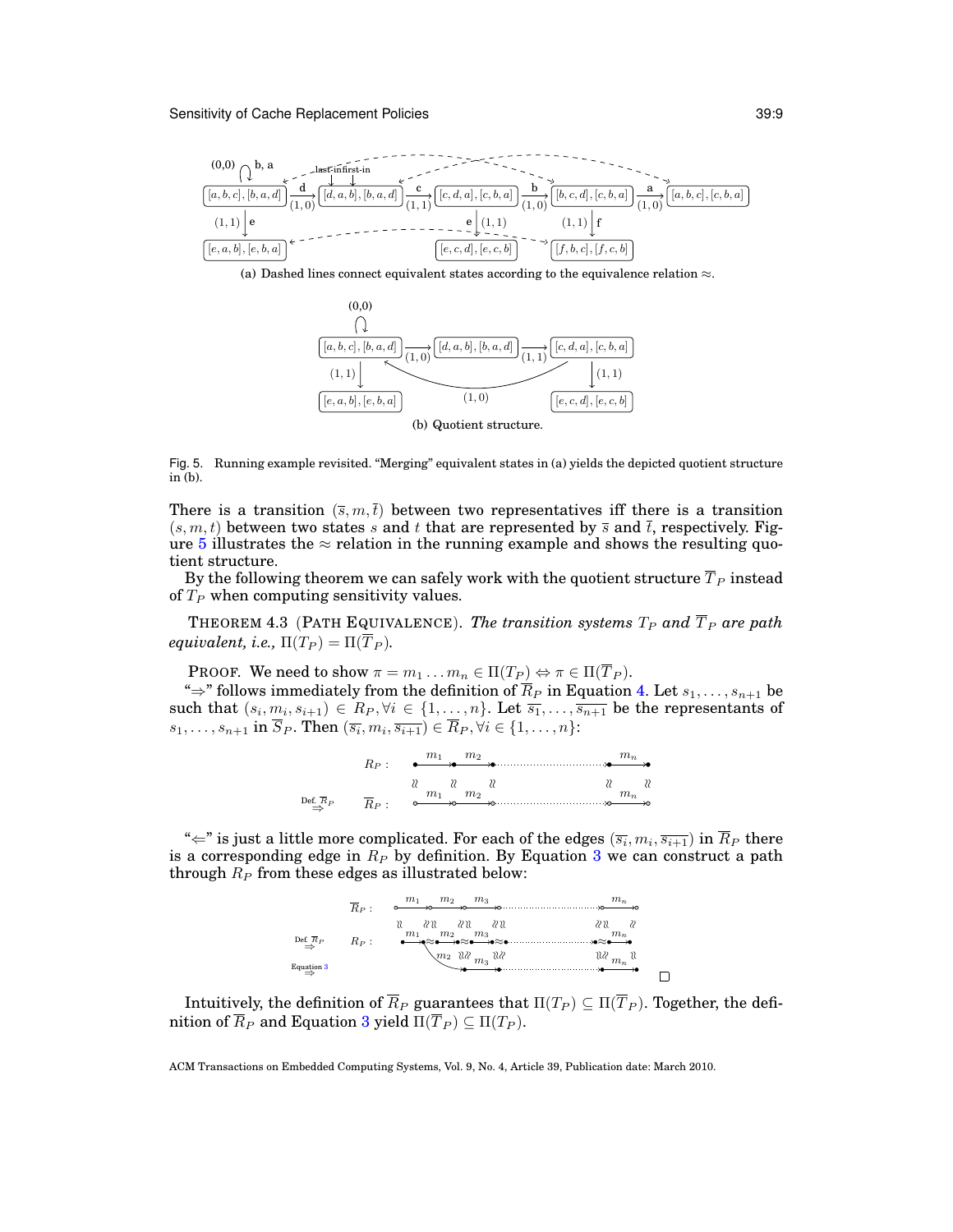OBSERVATION 4.4. *The set of equivalence classes of*  $\approx$  *is finite, as it only depends on the relative positions of elements contained in both sets. In particular, the index of*  $\approx$  *is independent of the number of memory blocks.*

Therefore, the quotient transition system  $\overline{T}_P$  is finite. In [\[Reineke 2008\]](#page-16-12) lower and upper bounds on the index of  $\approx$  are derived: it is exponential in the associativity and the number of status bits of the replacement policy. Note that we directly construct  $\overline{T}_P$ , in particular we never construct the underlying infinite transition system  $T_P$ .

# **4.4. Constructing the Quotient Transition System**

Algorithm [1](#page-10-0) directly constructs  $\overline{T}_P$ . It consists of two steps: The computation of  $\overline{S}_P$ and the computation of  $\overline{R}_P$ . In order to construct the quotient transition system onthe-fly, we have to compute unique representatives of the states that we encounter in the construction of the transition system. NORMALIZE $(p, q)$  computes a unique representative in the equivalence relation for pairs of states. We explain how to compute such a representative in Section [4.4.1.](#page-9-0)

To compute  $\overline{S}_P$ , the algorithm proceeds by taking a yet *unprocessed* state from the Unprocessed queue and by computing all its successor states until all states have been processed. It starts with a pair of initial states of the policy  $(i^P, i^P)$ . Instead of computing successors under the same accesses only, as necessary when computing competitive ratios, we have to take into account arbitrary uncorrelated accesses to both cache states. This is because in the case of relative competitiveness only so-called *compatible* pairs of cache states are considered<sup>[3](#page-9-1)</sup>, whereas in the case of sensitivity  $\overline{S}_P$  consists of all pairs of states of policy P.

 $CC_P(q)$  are the contents of state q, e.g.  $CC_{\text{FIFO}(4)}([d, a, b, c]) = \{a, b, c, d\}$ .  $\overline{S}$  denotes the complement of the set S, i.e.  $\overline{S} = B \setminus S$ , where B is the set of memory blocks.

Note that for a fixed a, NORMALIZE(update  $p(p, \langle a \rangle)$ , update  $p(q, \langle b \rangle)$ ) yields ≈equivalent states for all  $b \in \overline{CC_P(p) \cup CC_P(q) \cup \{a\}}$ . Similarly,  $\approx$ -equivalent states arise for a fixed b in NORMALIZE(update<sub>P</sub>(p,\a)), update<sub>P</sub>(q,\b))), for all a  $\in$  $CC_P(p) \cup CC_P(q) \cup \{b\}$ . Therefore, it suffices to consider the following five cases of access pairs  $(a, b)$ , which are implicitly covered by the algorithm:

- (1)  $(a, b) \in (CC_P(p) \cup CC_P(q)) \times (CC_P(p) \cup CC_P(q)).$
- (2)  $(a, b) \in (CC_P(p) \cup CC_P(q)) \times \{m_1\}.$
- (3)  $(a, b) \in \{m_1\} \times (CC_P(p) \cup CC_P(q)).$
- (4)  $(a, b) = (m_1, m_1).$
- (5)  $(a, b) = (m_1, m_2)$ .

where  $m_1 \in \overline{CC_P(p) \cup CC_P(q)}$  and  $m_2 \in \overline{CC_P(p) \cup CC_P(q) \cup \{m_1\}}$ .

Once  $\overline{S}_P$  has been computed,  $\overline{R}_P$  can be computed as follows. The key insight is that NORMALIZE(update $P(p,\bar{a})$ ), update $P(q,\bar{a})$ ) is equal for all  $a \notin CC_P(p) \cup CC_P(q)$ . All of these accesses will be misses in both p and q and thus result in  $\approx$ -equivalent successor states. Therefore, it is sufficient to compute successors under the finite number of accesses  $CC_P(p) \cup CC_P(q) \cup \{SELECTONE(\overline{CC_P(p)}) \cup \overline{CC_P(q)}\}$ , where SELECTONE(S) selects an arbitrary element of S.

<span id="page-9-0"></span>*4.4.1. Computing Unique Representatives.* In order to construct the quotient transition system on-the-fly, we have to compute unique representatives of the states that we encounter in the construction of the transition system. Given a well-founded total order  $\leq_{B_\perp} \subseteq B_\perp \times B_\perp$  on memory blocks B and empty lines, such that  $\perp$  is the least element

<span id="page-9-1"></span><sup>&</sup>lt;sup>3</sup>See [\[Reineke 2008\]](#page-16-12) for details.

ACM Transactions on Embedded Computing Systems, Vol. 9, No. 4, Article 39, Publication date: March 2010.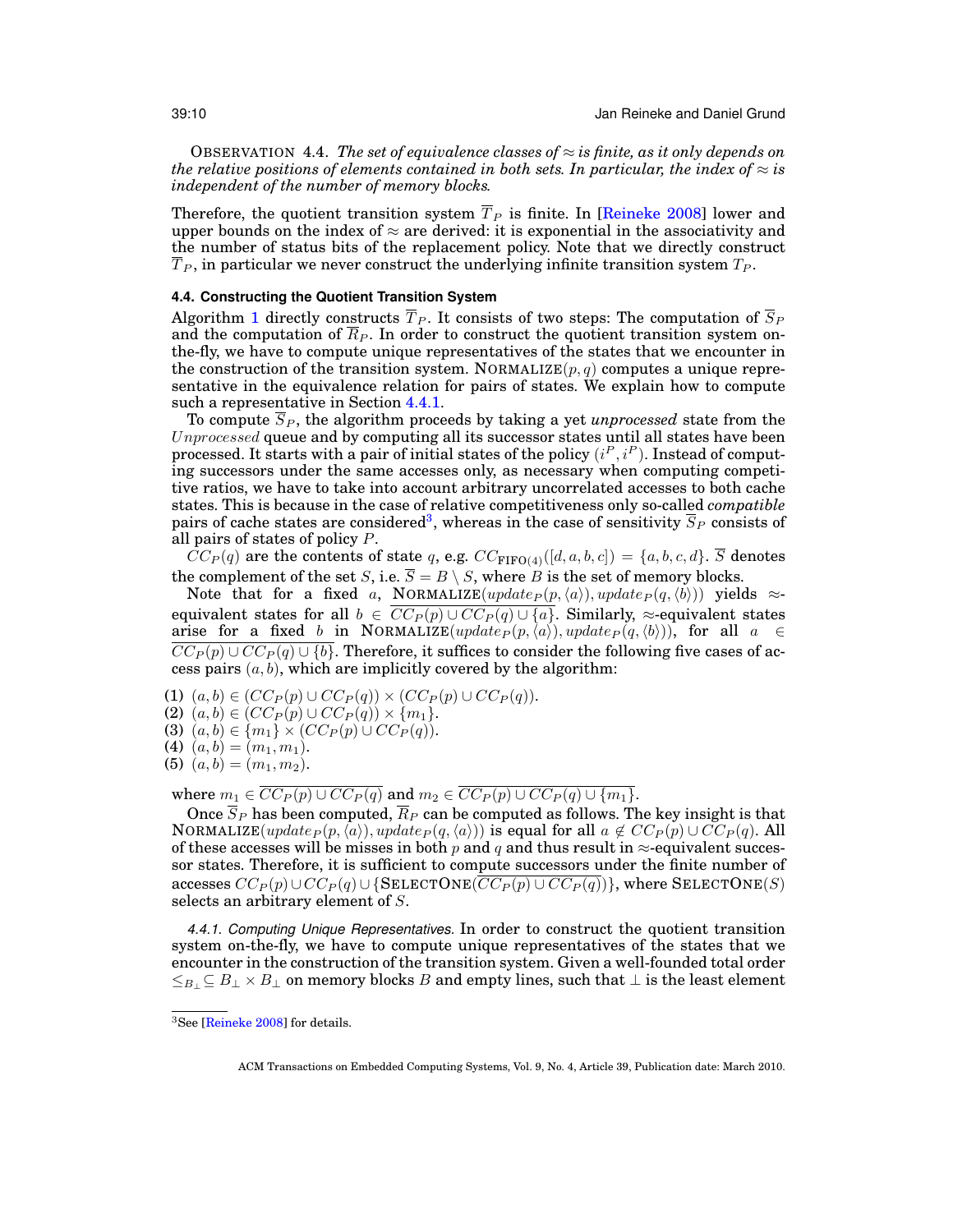**Algorithm 1:** Constructing the Quotient Transition System

**Input**: Policy P **Output:** Quotient Transition System  $\overline{T}_P = (\overline{S}_P, \overline{R}_P)$ **begin**  $\overline{S}_{P} \leftarrow \{ \text{NORMALIZE}(i^{P}, i^{P}) \};$  $Unprocessed \leftarrow [\textbf{NORMALIZE}(i^P, i^P)];$ **while** ¬EMPTY(Unprocessed) **do**  $(p, q) \leftarrow \text{POP}(Unprocessed);$  $m_1 \leftarrow \text{SELECTONE}(\overline{CC_P(p) \cup CC_P(q)});$  $m_2 \leftarrow {\texttt{SELECTONE}}(CC_P(p) \cup CC_P(q) \cup \{m_1\});$ foreach  $a\in CC_P(p)\cup CC_P(q)\cup \{m_1\}$  do  $p' \leftarrow update_P(p,\langle a \rangle);$ **foreach**  $b \in \widetilde{CC}_P(p) \cup \widetilde{CC}_P(q) \cup \{m_1, m_2\}$  **do**  $(p', q') \leftarrow \text{NORMALIZE}(p', update_P(q, \langle \hat{b} \rangle));$  $\textbf{if}~(p',q')\not\in\overline{S}_P \textbf{ then}$  $PUSH(Unprocessed, (p', q'));$  $\overline{S}_P \leftarrow \overline{S}_P \cup \{(p',q')\};$  $\overline{R}_P \leftarrow \emptyset;$ **foreach**  $(p, q) \in \overline{S}_P$  **do**  $\textbf{for each}\;a\in CC_P(p)\cup CC_P(q)\cup \{\textbf{SELECTONE}(CC_P(p)\cup CC_P(q))\}\;\textbf{do}$  $(p', q') \leftarrow \text{NORMALIZE}(update_P(p, \langle a \rangle), update_P(q, \langle a \rangle));$  $(m_p, m_q) \leftarrow (m_P(p, \langle a \rangle), m_P(q, \langle a \rangle));$  $\overline{R}_P \leftarrow \overline{R}_P \cup \{((p,q),(m_p,m_q),(p',q'))\};$ 

<span id="page-10-0"></span>of  $\leq_{B_\perp}$ , we define a well-founded partial order  $\leq_{S_P} \subseteq S_P \times S_P$  on the states in  $S_P$ :

$$
(p,q)\leq_{S_P}(p',q'):\Leftrightarrow p<_{C_k^l}p'\vee(p=p'\wedge q\leq_{C_k^l}q'),
$$

where cache states in  $C^P \subseteq C^l_k$  are as well ordered lexicographically based on  $\leq_{B_\pm}$ :

$$
[m_1, \ldots, m_k]_{b_1 \ldots b_l} \leq_{C_k^l} [m'_1, \ldots, m'_k]_{b'_1 \ldots b'_l} \; :\Leftrightarrow \; \exists i > 0 : \forall j < i : m_j = m'_j \land m_i \leq_{B_\perp} m'_i
$$
  

$$
\land \forall i : b_i = b'_i.
$$

Note that  $\leq_{S_P}$  is only partial in general as the status bits have to agree for a pair of states to be in  $\leq_{S_P}$ . However, it is total on  $\approx$ -equivalent states. Therefore, there is always a *least* state in an equivalence class.

We choose the least state of an equivalence class in this order as the representative of its equivalence class:

$$
\overline{S}_P:=\{s_P\in S_P\mid \forall s_P': s_P\approx s_P'\Rightarrow s_P\leq_{S_P} s_P'\}
$$

These unique representatives can be efficiently computed by constructing a renaming function  $h$  traversing a state from left to right and choosing the minimal memory block still available for the renaming:

*Example* 4.5. Consider the total order  $\leq_M$  to order memory blocks alphabetically:  $\perp \leq_{B_\perp} a \leq_{B_\perp} b \leq_{B_\perp} c \leq_{B_\perp} \ldots$  Then, the representative of  $[g, f, \perp, h], [g, h, l, \perp]$  can be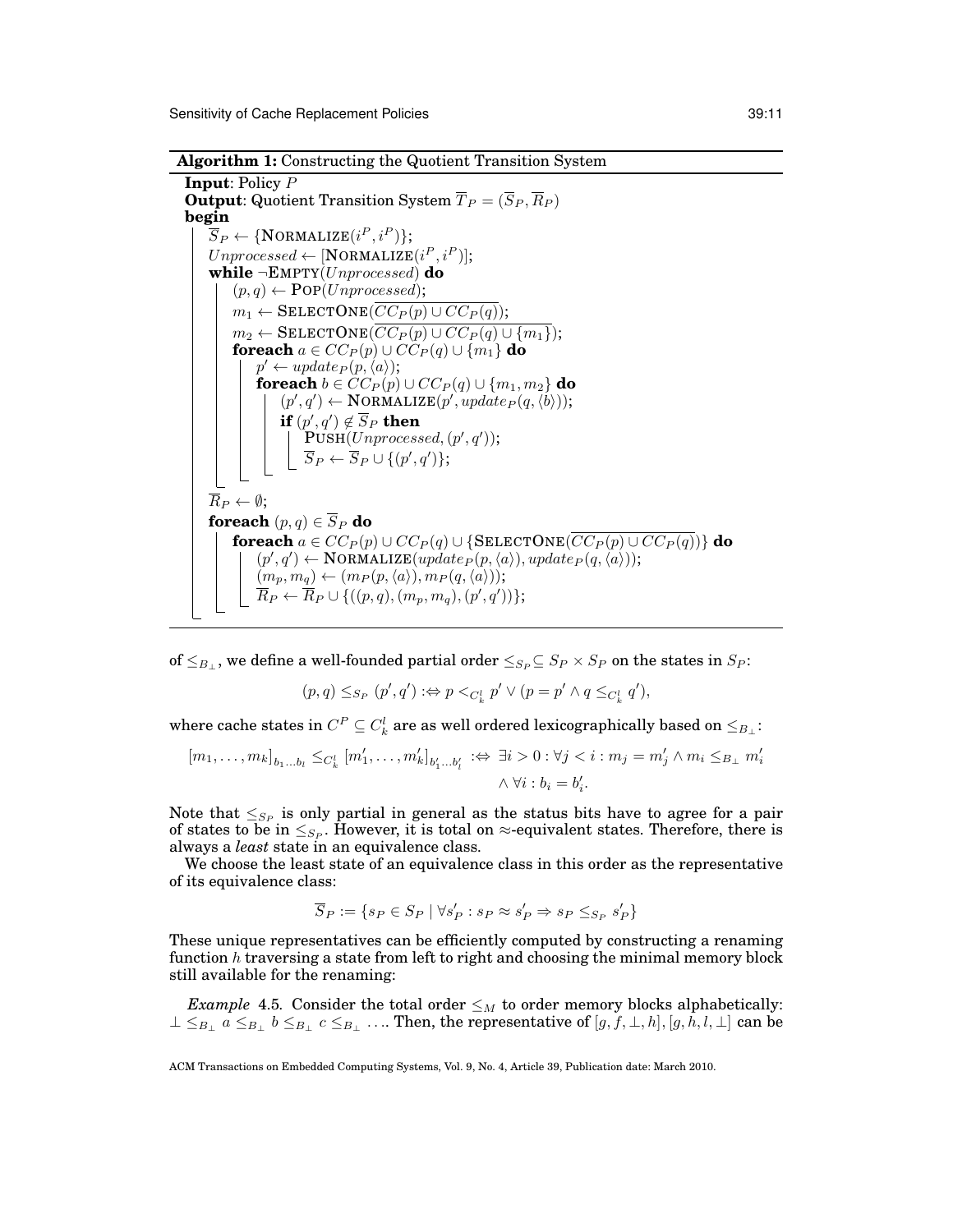computed by consecutively renaming the elements of the state:

$$
[g, f, \perp, h], [g, h, l, \perp] \rightsquigarrow [a, f, \perp, h], [a, h, l, \perp]
$$

$$
\rightsquigarrow [a, b, \perp, h], [a, h, l, \perp] \rightsquigarrow [a, b, \perp, c], [a, c, l, \perp]
$$

$$
\rightsquigarrow [a, b, \perp, c], [a, c, d, \perp]
$$

# **4.5. Computation of Sensitive Ratios**

Once we have built the quotient transition system, determining the minimal  $k$  such that P is miss- (hit-) sensitive amounts to computing the *maximum (minimal) cycle ratio* [\[Lawler 1966;](#page-16-13) [Ahuja et al. 1993\]](#page-16-14):

In the setting of hit-sensitivity, we wish to find a cycle through the quotient transition system that minimizes the ratio of hits ("cost") in one component relative to the number of hits ("time") in the other component. In the case of miss-sensitivity, we are looking for a cycle that maximizes the ratio of misses ("cost") in one component relative to the number of misses ("time") in the other component.

The *minimum cycle ratio* problem, also known as the *minimum cost-to-time ratio cycle problem*, is the following: Given a directed graph G with both a cost and a travel time associated with each edge, we wish to find a cycle in the graph with the smallest ratio of its cost to its travel time.

Definition 4.6 (Minimum Cycle Ratio). The minimum cycle ratio  $\lambda^*$  of G is

$$
\lambda^* = \min_{\text{Cycle } C \in G} \frac{\sum_{\text{Edge } (i,j) \in C} c_{ij}}{\sum_{\text{Edge } (i,j) \in C} \tau_{ij}}
$$

where  $c_{ij}$  and  $\tau_{ij}$  are the cost and travel time associated with edge  $(i, j)$ .

Lawler and Ahuja et al. [\[Lawler 1966;](#page-16-13) [Ahuja et al. 1993\]](#page-16-14) describe how to solve the minimum-cycle-ratio problem by repeated applications of a negative cycle detection algorithm in polynomial time.

The maximum cycle ratio is defined analogously to the minimum cycle ratio, simply replacing min by max. Maximum-cycle-ratio problems can be transformed into minimum-cycle-ratio problems by, e.g., changing the sign of the costs associated with all edges. The negation of the minimum cycle ratio of the transformed problem then yields the maximum cycle ratio.

As noted above, we need to compute the maximum cycle ratio of  $\overline{T}_P$  to obtain the miss sensitive ratio:

THEOREM 4.7 (MAXIMUM CYCLE RATIO). *The maximum cycle ratio* k of  $\overline{T}_P$  is *equal to the sensitive miss ratio of* P*.*

PROOF. We need to show that

- (1)  $P$  is k-miss-sensitive with some additive constant  $c$ .
- (2) P is not k'-miss-sensitive with any additive constant  $c'$  for  $k' < k$ .

For 1. we need to show

$$
\sum_i \pi(i)_{|1} \leq k \cdot \sum_i \pi(i)_{|2} + c \text{ for all paths } \pi \in \Pi(T_P).
$$

Any path  $\pi$  can be split into three (possibly empty) parts  $\pi = \pi_0 \pi_1 \pi_2$ , such that  $\pi_0$ and  $\pi_2$  correspond to acyclic traversals of the state space  $S_P$  and  $\pi_1$  corresponds to a cycle in  $\overline{S}_P$ . Since  $\overline{S}_P$  is finite,  $|\pi_0| < |\overline{S}_P|$  and  $|\pi_2| < |\overline{S}_P|$ . For the cycle part  $\pi_1$  we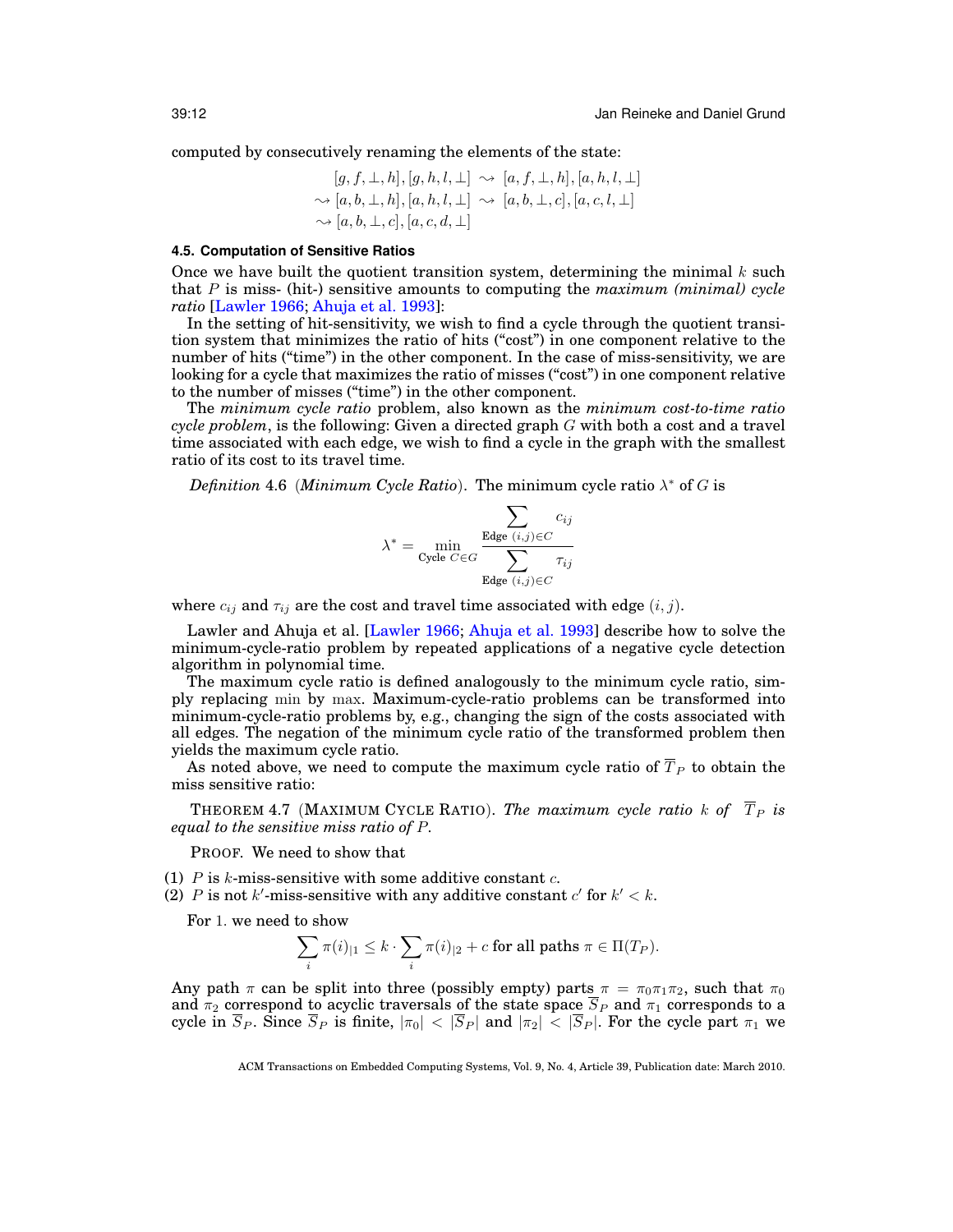

<span id="page-12-1"></span>Fig. 6. Running example. Miss-Sensitivity of FIFO(3). FIFO(3) is 3-miss-sensitive with additive constant 3. The small part of  $\overline{T}_{\rm FIFO(3)}$  does not contain an acyclic path of length 3. The longest path, in the example, is only of length 2, whereas the full transition system contains paths of length 3.

know that  $\sum_i \pi_1(i)_{|1} \leq k \cdot \sum_i \pi_1(i)_{|2}.$  The acyclic paths  $\pi_0$  and  $\pi_2$  can be "covered" by Allow that  $\sum_i \binom{n_1(i)}{1} \geq \frac{\kappa}{2} \cdot \frac{\sum_i \binom{n_1(i)}{2}}{1}$ <br>an appropriate constant  $c \leq 2 \cdot |\overline{S}_P|$ .

For 2.: Choose a "cyclic" path  $\pi$  that corresponds to the maximal cycle ratio k. As  $k > k', \sum_i \pi(i)_{|1} = k \cdot \sum_i \pi(i)_{|2} > k' \cdot \sum_i \pi(i)_{|2}.$  By repeating  $\pi$  appropriately often  $\sum_i \pi^n(i)_{|1} > k' \cdot \sum_i \pi^n(i)_{|2} + c'$  for any additive constant  $c'.$   $\Box$ 

The proof shows that the additive constant  $c$  can only stem from finite acyclic pre- or suffixes of paths. Once the minimum cycle ratio  $k$  has been determined the appropriate additive (subtractive) constant  $c$  can be determined as follows: in  $T_{\it P}$  one assigns edge weights  $w := c_{ij} - k\tau_{ij}$ . Then, paths with negative (positive) weight correspond to situations where one component does "worse" than suggested by  $k$  for a limited number of steps. Computing the shortest (longest) path through that graph yields the constant c. As  $k$  is the minimum (maximum) cycle ratio, that graph has no negative (positive) cycles. As an example, assume  $P$  to be 2-miss-sensitive. Then, there will be paths of length one or more, such that one component makes misses and the other does not.

In Figure [6,](#page-12-1) we illustrate the two steps of our algorithm for our running example and the case of miss-sensitivity. To improve readability of the example, we omit the node labels.

The hit sensitivity of a policy is the minimum cycle ratio of a quotient transition system whose edge weights correspond to the number of hits of the policy, rather than the number of misses, as in the case of miss sensitivity. The quotient transition system for miss sensitivity can be converted into such a transition system by exchanging 0s and 1s in the edge weights. To avoid repetition, we omit the formal definition of this quotient transition system as well as the theorem relating the minimum cycle ratio of this system to the hit-sensitivity of the policy.

# <span id="page-12-0"></span>**5. RESULTS**

Using our tool, we have obtained sensitivity results for LRU, FIFO, PLRU, and MRU at associativities ranging from 2 to 8. Note that we have computed the precise sensitive ratios not just upper bounds. I.e. there are arbitrarily long access sequences and pairs of initial states that exhibit the computed hit and miss ratios.

Figure  $7(a)$  depicts our results for the miss-sensitivity of LRU, FIFO, and PLRU. LRU is very insensitive to its state. The difference in misses is bounded by the associativity  $k$ . This is unavoidable for any policy, as the initial states may have completely disjoint contents. FIFO, MRU, and PLRU are much more sensitive to their state than LRU.

Depending on its state,  $\text{FIFO}(k)$  may incur up to k times as many misses.  $\text{PLRU}(2)$ coincides with  $LRU(2)$ . For greater associativities, the number of misses incurred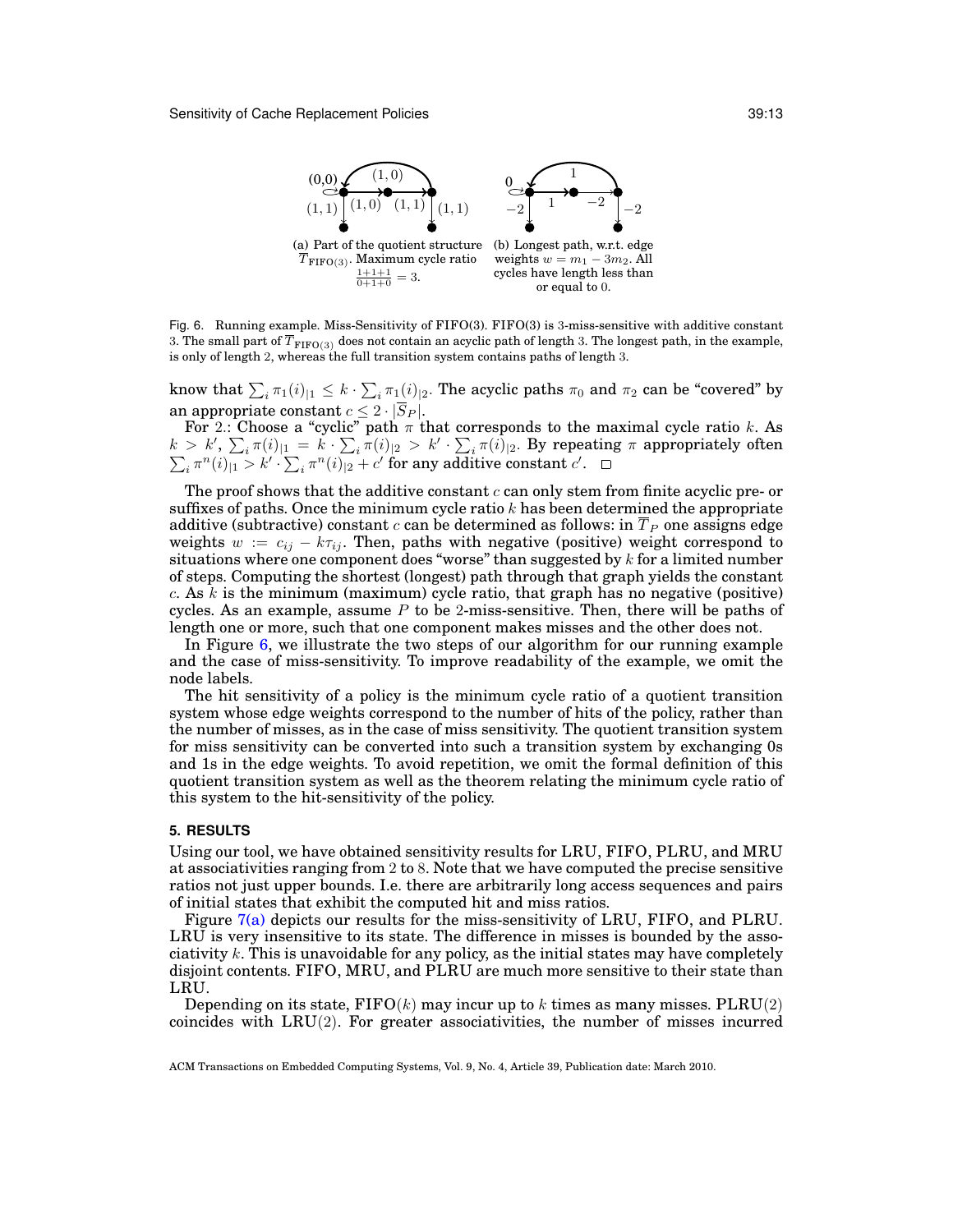<span id="page-13-0"></span>

|                                                                   | 2             | 3                | 4                                 | 5                | 6    |             |            |
|-------------------------------------------------------------------|---------------|------------------|-----------------------------------|------------------|------|-------------|------------|
| LRU                                                               | 1, 2          | $1,\overline{3}$ | 1,4                               | $1,\overline{5}$ | 1,6  | 1, 7        | 1,8        |
| <b>FIFO</b>                                                       | 2, 2          | 3,3              | 4,4                               | 5, 5             | 6,6  | 7,7         | 8,8        |
| PLRU                                                              | 1.2           |                  | $\infty$                          |                  |      |             | $\infty$   |
| $\operatorname{MRU}$                                              | 1.2           | 3.4              | 5,6                               | 7,8              |      | MEM MEM MEM |            |
| (a) Miss-Sensitive ratio $k$ , and constant $c$ , for FIFO, PLRU, |               |                  |                                   |                  |      |             |            |
|                                                                   |               |                  | LRU, and MRU.                     |                  |      |             |            |
|                                                                   |               |                  |                                   |                  |      |             |            |
|                                                                   | $\mathcal{D}$ | 3                |                                   | 5                | 6    |             | 8          |
|                                                                   |               |                  |                                   |                  |      |             |            |
| LRU                                                               | 1, 2          | 1.3              | 1,4                               | 1.5              | 1,6  | 1, 7        | 1.8        |
| <b>FIFO</b>                                                       | 0,0           | 0, 0             | 0,0                               | 0,0              | 0, 0 | 0,0         | 0.0        |
| PLRU                                                              | 1, 2          |                  |                                   |                  |      |             | 19         |
| <b>MRU</b>                                                        | 1.2           | 0,0              | $\frac{1}{3}, \frac{5}{3}$<br>0,0 | 0,0              |      | MEM MEM     | 11;<br>MEM |

<span id="page-13-1"></span>PLRU, LRU, and MRU.

Fig. 7. Miss- and Hit-Sensitivity Results. As an example of how this should be read, PLRU(4) is  $\frac{1}{3}$ -hitsensitive with subtractive constant  $\frac{5}{3}$ .  $\infty$  indicates that a policy is not k-miss-competitive for any k. A "-" indicates that the policy is not defined for the respective associativity. In particular, PLRU is only defined for powers of two. MEM indicates that the algorithm ran out of memory on a 2 GB machine.

starting in one state cannot be bounded by the number of misses incurred starting in another state. Of course, the number of misses is always bounded by the length of the access sequence. However, given *only* the number of misses and not the length of the sequence no bound can be given.

As the number of misses may only differ by a constant for LRU, the number of hits may only differ by the same constant. For FIFO, the situation is different: given the number of hits in one state, it is impossible to derive a lower bound on the number of hits in another state. The results for PLRU are only slightly more encouraging than in the miss-sensitivity case. At associativity  $8$ , a sequence may only cause  $1/11$  of the number of hits depending on the starting state. See Figure [7\(b\)](#page-13-1) for the analysis results.

Summarizing, FIFO, MRU, and PLRU may in the worst case be heavily influenced by the starting state. LRU is very robust: the number of hits and misses is affected in the least possible way.

## **5.1. Is the Empty Cache the Worst-Case Initial State?**

One might suppose that it is still safe to assume an empty cache or equivalently a cache filled with irrelevant data only as the starting state [\[Petters 2002,](#page-16-3) page 39ff], assuming that an empty cache were worse than any non-empty cache. This is *not* true for FIFO, MRU, and PLRU. We have performed a second analysis that fixed the reference starting state  $(q'$  in the definitions) to be empty. The analysis revealed the same sensitive ratios as in the general case with all additive (subtractive) constants being zero. For LRU, this is in fact a positive result, as it confirms that the empty cache is indeed the worst-case for any access sequence.

This is the example produced by the tool for the miss-sensitivity of  $\text{FIFO}(4)$ :

*Example* 5.1 (*Miss-sensitivity of* FIFO(4)).  $\textbf{Consider the pair of cache-set states } [b, c, d, e]_{\textbf{FIFO}}, [\bot, \bot, \bot, \bot]_{\textbf{FIFO}}.$ The sequence  $\langle d, e, a, b \rangle$  leads it to the pair  $[a, b, c, d]_{\rm{FIFO}}, [b, a, e, d]_{\rm{FIFO}}.$ 

$$
[b, c, d, e], [\bot, \bot, \bot, \bot] \stackrel{d}{\longrightarrow} [b, c, d, e], [d, \bot, \bot, \bot] \stackrel{e}{\longrightarrow} [b, c, d, e], [e, d, \bot, \bot]
$$
  

$$
\stackrel{a}{\longrightarrow} [a, b, c, d], [a, e, d, \bot] \stackrel{b}{\longrightarrow} [a, b, c, d], [b, a, e, d]
$$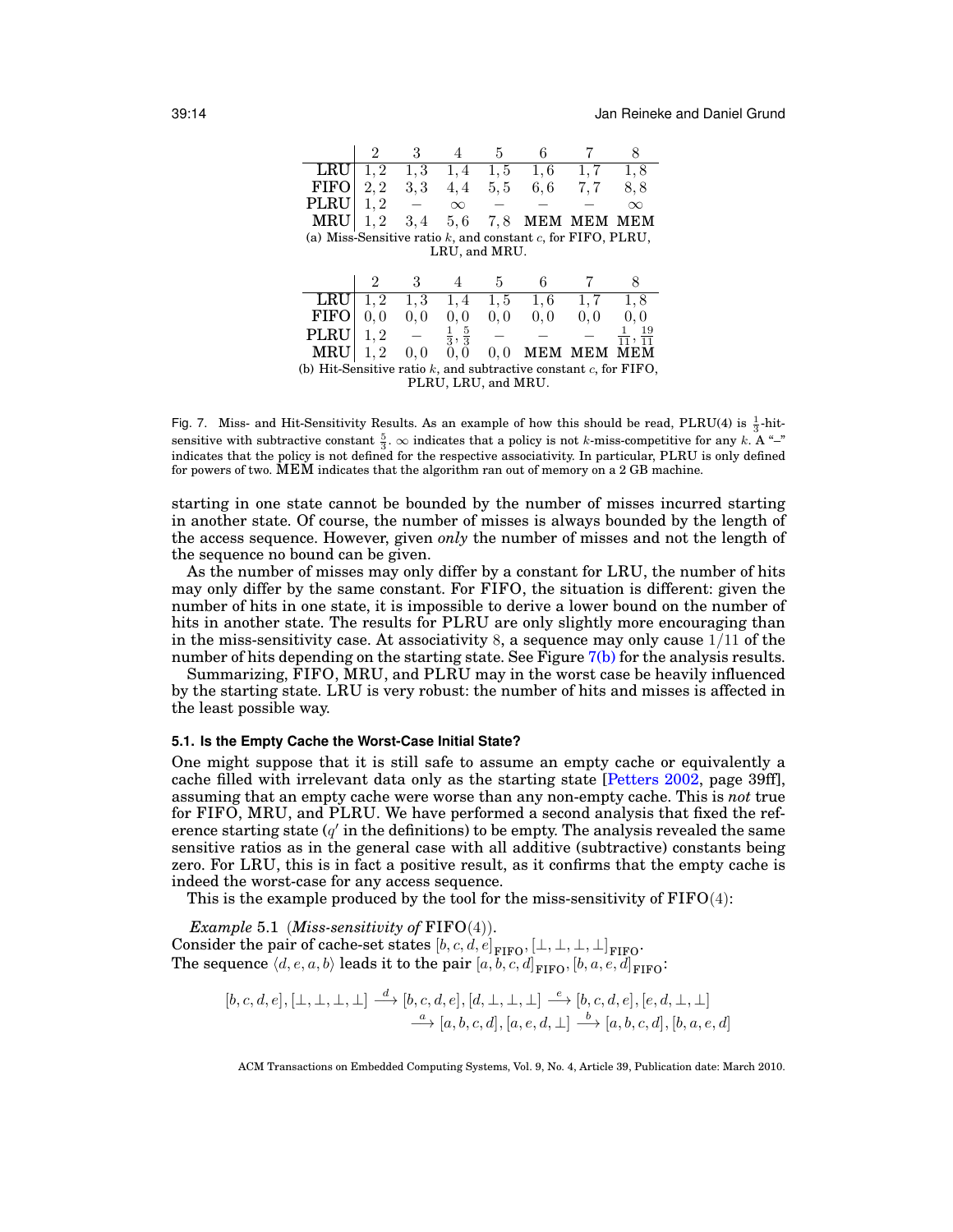Now, consider the access sequence  $\langle e, d, f, b \rangle$ , which leads the pair into the ≈-equivalent pair  $[b, f, d, e]_{\text{FIFO}}, [f, b, a, e]_{\text{FIFO}}$ :

$$
[a, b, c, d], [b, a, e, d] \xrightarrow{\ e\ } [e, a, b, c], [b, a, e, d] \xrightarrow{\ d\ } [d, e, a, b], [b, a, e, d]
$$
  

$$
\xrightarrow{f\ } [f, d, e, a], [f, b, a, e] \xrightarrow{\ b\ } [b, f, d, e], [f, b, a, e]
$$

The state that originated from the empty state  $[\bot,\bot,\bot,\bot]_{\rm{FIFO}}$  incurs only one miss on this sequence, while the other state misses in each of the four accesses. As the resulting states are  $\approx$ -equivalent there is another sequence that will show the same behavior in the two states and so on.

It has been observed earlier [\[Berg 2006\]](#page-16-2), that the empty cache is not necessarily the worst-case starting state for PLRU. Our work demonstrates to what extent it may be better than the real worst-case initial state in the case of FIFO, MRU, and PLRU. It turns out that except for the additive (subtractive) constant, starting with an empty cache may be as bad as starting in any other state.

#### **5.2. Pathological Cases?**

Of course, it is not very likely to start measurements in a state that minimizes the number of misses for the following access sequence. Yet, it is difficult to associate a particular probability with this event. One should also realize that many states in between the worst and the best case (i.e. even if one does not start in the state that minimizes the number of misses) may still perform significantly better than the worstcase initial state.

### <span id="page-14-0"></span>**6. IMPACT OF RESULTS ON TIMING ANALYSIS**

We will try to illustrate on a simplified scenario the impact of the sensitivity results on measured execution times.

To this end, we adopt a simple model of execution time in terms of cache performance of [\[Hennessy and Patterson 1996\]](#page-16-15). In this model, the execution time is the product of the clock cycle time and the sum of the CPU cycles (the pure processing time) and the memory stall cycles:

$$
Exec. time = (CPU cycles + Mem. stall cycles) \times Clock cycle
$$

The equation makes the simplifying assumption that the CPU is stalled during a cache miss. Furthermore, it assumes that the CPU clock cycles include the time to handle cache hits.

Let  $CPI<sub>hit</sub>$  be the average number of cycles per instruction if no cache misses occur. Then, the CPU cycles are simply a product of the number of instructions IC and  $\text{CPI}_{hit}$ :

$$
CPU cycles = IC \times CPL_{hit}
$$

The number of memory stall cycles depends on the number of instructions IC, the number of misses per instruction and the cost per miss, the miss penalty:

Mem. stall cycles = Number of misses × Miss penalty

\n
$$
= IC \times \frac{\text{Misses}}{\text{Instruction}} \times \text{Miss penalty}
$$
\n
$$
= IC \times \frac{\text{Mem. accesses}}{\text{Instruction}} \times \text{Miss rate} \times \text{Miss Pen.}
$$

Now assume we have measured an execution time of  $T_{meas}$  in a system with a 4-way set-associative FIFO cache. By which factor may the "real" worst-case execution time  $T_{wc}$  differ from  $T_{meas}$  due to different initial states of the cache?

ACM Transactions on Embedded Computing Systems, Vol. 9, No. 4, Article 39, Publication date: March 2010.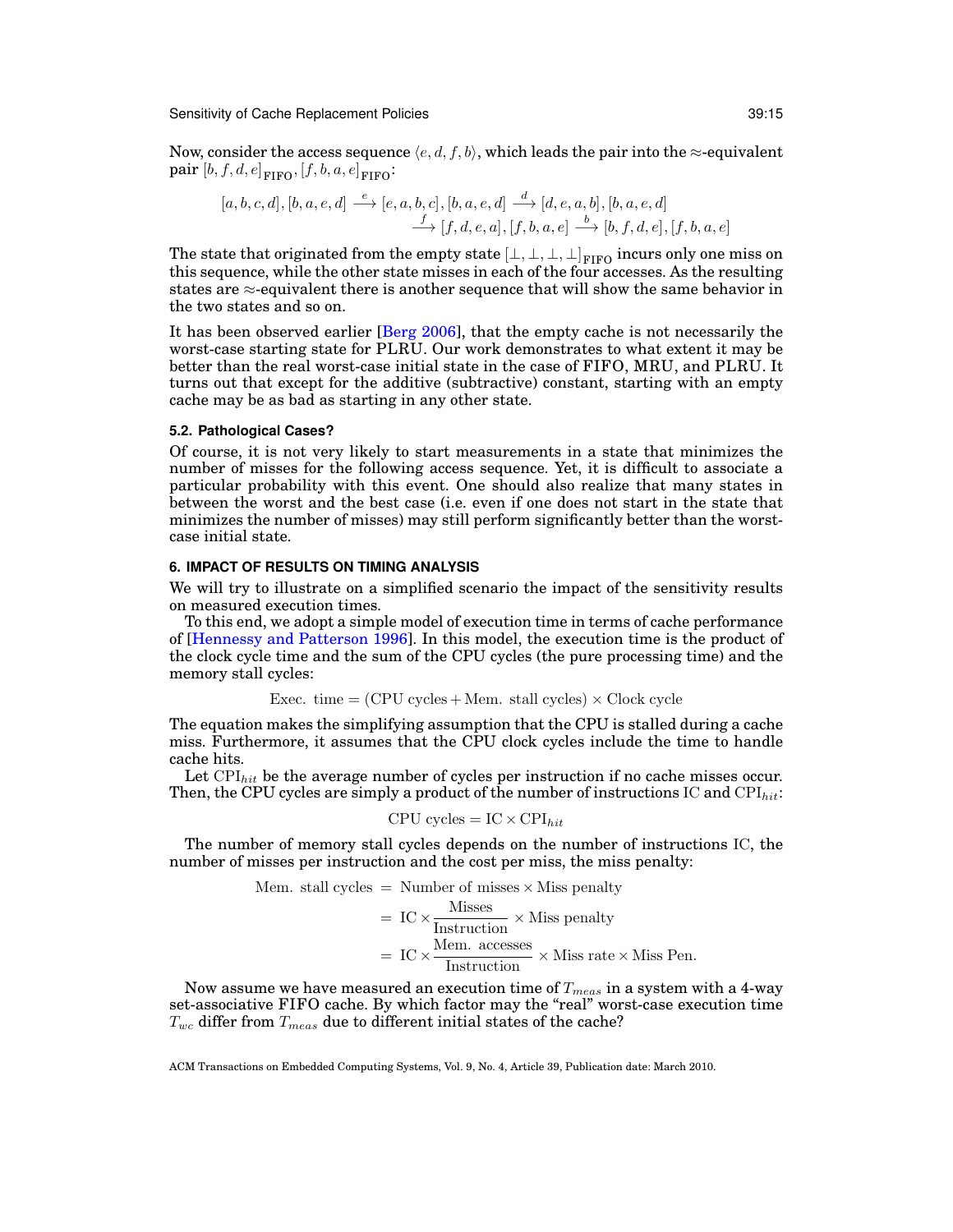As in the example of Hennessy and Patterson [\[Hennessy and Patterson 1996,](#page-16-15) page 386f], modeling a machine similar to the Alpha AXP 2106[4](#page-15-1)<sup>4</sup>, let the number of memory accesses per instruction be  $1.33<sup>5</sup>$  $1.33<sup>5</sup>$  $1.33<sup>5</sup>$  and let the miss penalty be 50. Further assume that instructions take 2 cycles on average due to pipeline stalls, i.e. the  $CPI_{hit}$  is 2. Further assume, the miss rate Miss rate<sub>meas</sub> during the measurement was  $2\%$ . The sensitive miss-ratio of FIFO(4) is 4. Neglecting the additive constant, the worst-case miss rate Miss rate<sub>wc</sub> could thus be as high as  $8\%$ . Plugging the above assumptions into the equations and simplification yields

$$
\frac{T_{wc}}{T_{meas}} = \frac{\text{CPI}_{hit} + \frac{\text{Mem. accesses}}{\text{Instruction}} \times \text{Miss rate}_{wc} \times \text{Miss Pen.}}{\text{CPI}_{hit} + \frac{\text{Mem. access}}{\text{Instruction}} \times \text{Miss rate}_{meas} \times \text{Miss Pen.}}
$$
\n
$$
= \frac{2 + 1.33 \times 0.08 \times 50}{2 + 1.33 \times 0.02 \times 50} = \frac{7.32}{3.33} \approx 2.2.
$$

So, in the example of a 4-way set-associative FIFO cache, the worst-case execution time may be a factor of 2.2 higher than the measured time only due to the influence of the initial cache state. If PLRU were used as a replacement policy the difference could be even greater. As measurement usually does not allow to determine the miss rate (or simply the number of misses) it is not even possible to add a conservative overhead to the measured execution times to account for the sensitivity to the initial state.

The above analysis considers the impact of cache sensitivity on an individual measurement. Measurement-based timing analysis as described in the literature [\[Pet](#page-16-3)[ters 2002;](#page-16-3) [Bernat et al. 2002;](#page-16-0) [Wenzel 2006;](#page-17-2) [Deverge and Puaut 2005\]](#page-16-5) does not advocate end-to-end measurements. Instead, measurements of program fragments are performed and later combined to obtain an estimate of the worst-case execution time of the whole program. The above arguments apply to any of the measurements of program fragments. If the measurement of an important fragment like the body of an inner loop is far off, the estimate for the whole program will as a consequence be far off as well.

#### <span id="page-15-0"></span>**7. SUMMARY, CONCLUSION, AND FUTURE WORK**

We have introduced a notion of sensitivity of cache replacement policies that captures the influence of the execution history of the cache on the future cache performance. Employing techniques first described in [\[Reineke and Grund 2008\]](#page-16-7) allows to compute sensitive ratios of a large class of replacement policies, including the four well-known and widely-used families of replacement policies, LRU, FIFO, PLRU, and MRU.

The analysis results revealed great differences among LRU, FIFO, MRU, and PLRU, that yield another argument in favor of using LRU in the design of predictable real-time systems. In the case of FIFO, PLRU, and MRU, the initial state can have a great influence on the number of hits and misses during program execution. Notably, the assumption that an empty cache is the worst-case initial state is wrong for those policies. A simple model of execution time demonstrates the impact of cache sensitivity on measured execution times. If for a given program, the worst-case number of misses exceeds the measured number of misses as strongly as is possible, then measurement-based WCET estimates strongly underestimate the WCET for FIFO, PLRU, and MRU. To obtain safe results by measurement with respect to cache performance the cache contents should be locked as proposed in [\[Deverge and Puaut 2005;](#page-16-5) [Wenzel 2006;](#page-17-2) [Vera et al. 2003;](#page-17-5) [Puaut and Decotigny 2002\]](#page-16-6), which may have an adverse effect on average- and worst-case execution time.

<span id="page-15-1"></span><sup>4</sup>Modern processor exhibit higher miss penalties than the assumed Alpha AXP. In this regard the following analysis is thus conservative.

<span id="page-15-2"></span><sup>&</sup>lt;sup>5</sup>Each instruction causes one instruction fetch and possibly data fetches.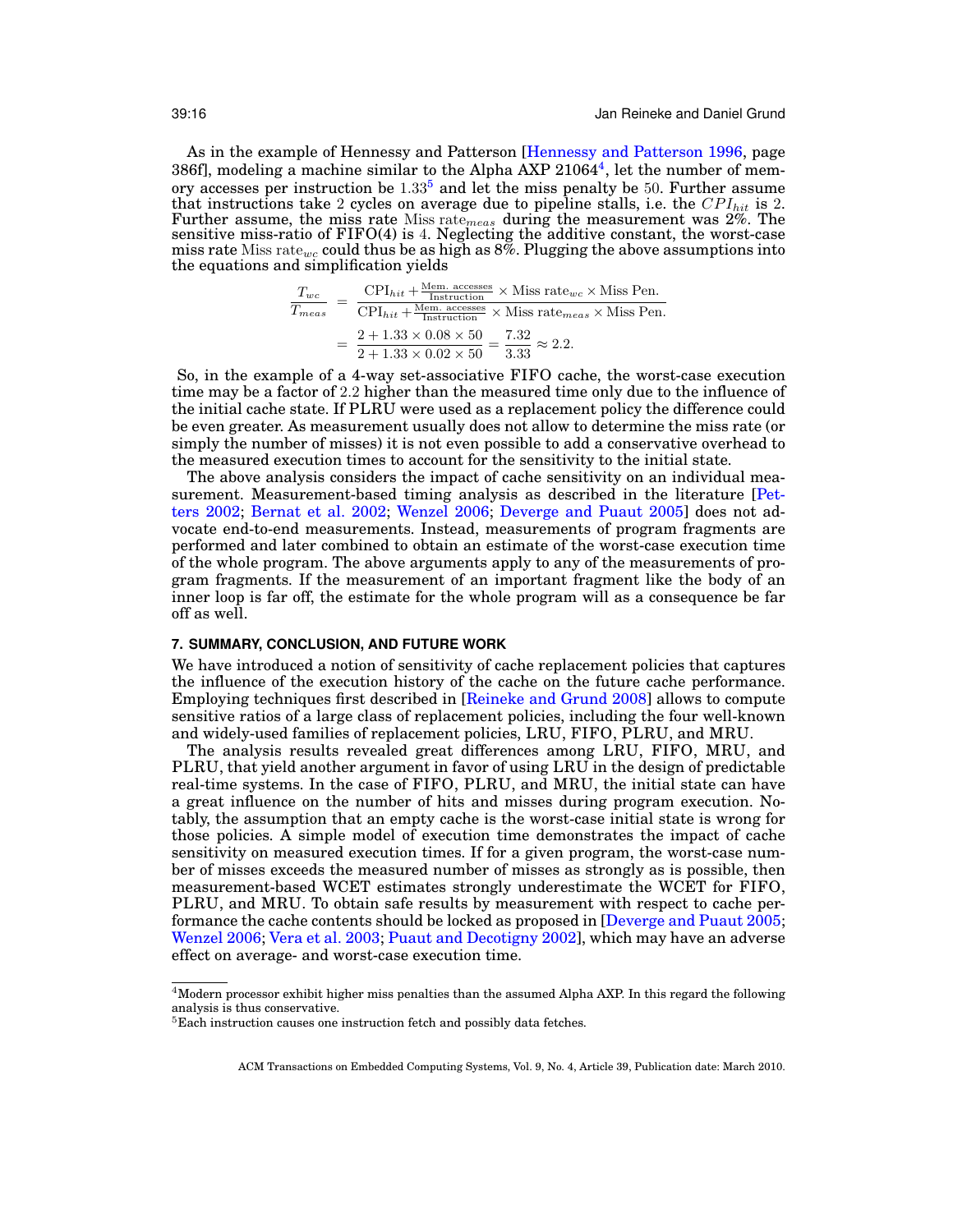Our results hold for arbitrary access sequences. Therefore, they hold for any program. Many programs do not exhibit the worst-case cache behavior. By restricting the possible access sequences it would be possible to obtain smaller sensitive ratios for particular programs. However, computing precise sensitive ratios in such restricted scenarios is more difficult than in the present case as we cannot compute a quotient transition system in a similar way. States that are equivalent in the current setting may not be equivalent if memory accesses are restricted in some way.

# **Acknowledgements**

This work has profited from discussions within the ARTIST2 and ARTIST DESIGN Networks of Excellence. It has been supported by the German Research Foundation (DFG) as part of SFB/TR 14 AVACS, the German-Israeli Foundation for Scientific Research and Development (GIF), and by the European Community's Seventh Framework Programme FP7 under grant agreement number 216008 (Predator). We thank Reinhard Wilhelm for numerous discussions on this work.

## **REFERENCES**

- <span id="page-16-14"></span>AHUJA, R. K., MAGNANTI, T. L., AND ORLIN, J. B. 1993. *Network flows: theory, algorithms, and applications*. Prentice-Hall, Inc., Upper Saddle River, NJ, USA.
- <span id="page-16-10"></span>AL-ZOUBI, H., MILENKOVIC, A., AND MILENKOVIC, M. 2004. Performance evaluation of cache replacement policies for the SPEC CPU2000 benchmark suite. In *ACM-SE 42: Proceedings of the 42nd Annual Southeast Regional Conference*. ACM Press, New York, NY, USA, 267–272.
- <span id="page-16-2"></span>BERG, C. 2006. PLRU cache domino effects. In *6th Intl. Workshop on Worst-Case Execution Time (WCET) Analysis*, F. Mueller, Ed. Internationales Begegnungs- und Forschungszentrum fur Informatik (IBFI), ¨ Schloss Dagstuhl, Germany.
- <span id="page-16-0"></span>BERNAT, G., COLIN, A., AND PETTERS, S. M. 2002. WCET analysis of probabilistic hard real-time systems. In *RTSS '02: Proceedings of the 23rd IEEE Real-Time Systems Symposium (RTSS'02)*. IEEE Computer Society, Washington, DC, USA, 279.
- <span id="page-16-5"></span>DEVERGE, J.-F. AND PUAUT, I. 2005. Safe measurement-based WCET estimation. In *5th Intl. Workshop on Worst-Case Execution Time (WCET) Analysis*, R. Wilhelm, Ed. Internationales Begegnungs- und Forschungszentrum fur Informatik (IBFI), Schloss Dagstuhl, Germany, Dagstuhl, Germany. ¨
- <span id="page-16-11"></span>EKLÖV, D., NIKOLERIS, N., BLACK-SCHAFFER, D., AND HAGERSTEN, E. 2011. Cache pirating: Measuring the curse of the shared cache. In *ICPP*. 165–175.
- <span id="page-16-1"></span>ENGBLOM, J. AND JONSSON, B. 2002. Processor pipelines and their properties for static WCET analysis. In *Proceedings of the Second International Conference on Embedded Software*. EMSOFT '02. Springer-Verlag, London, UK, 334–348.
- <span id="page-16-4"></span>FERDINAND, C., HECKMANN, R., LANGENBACH, M., MARTIN, F., SCHMIDT, M., THEILING, H., THESING, S., AND WILHELM, R. 2001. Reliable and precise WCET determination for a real-life processor. In *Embedded Software Workshop*. Vol. 2211. Lake Tahoe, USA, 469 – 485.
- <span id="page-16-8"></span>HECKMANN, R., LANGENBACH, M., THESING, S., AND WILHELM, R. 2003. The influence of processor architecture on the design and the results of WCET tools. *Proceedings of the IEEE 91,* 7, 1038–1054.
- <span id="page-16-15"></span>HENNESSY, J. L. AND PATTERSON, D. A. 1996. *Computer Architecture: A Quantitative Approach, 2nd Edition*. Morgan Kaufmann.
- <span id="page-16-13"></span>LAWLER, E. 1966. Optimal cycles in doubly weighted linear graphs. In *Int'l Symp. Theory of Graphs*. 209– 213.
- <span id="page-16-3"></span>PETTERS, S. M. 2002. Worst case execution time estimation for advanced processor architectures. Ph.D. thesis, Technische Universität München, Munich, Germany.
- <span id="page-16-6"></span>PUAUT, I. AND DECOTIGNY, D. 2002. Low-complexity algorithms for static cache locking in multitasking hard real-time systems. In *RTSS '02: Proceedings of the 23rd IEEE Real-Time Systems Symposium (RTSS'02)*. IEEE Computer Society, Washington, DC, USA, 114.
- <span id="page-16-12"></span>REINEKE, J. 2008. Caches in WCET analysis. Ph.D. thesis, Universitat des Saarlandes. ¨
- <span id="page-16-7"></span>REINEKE, J. AND GRUND, D. 2008. Relative competitive analysis of cache replacement policies. In *LCTES '08: Proceedings of the 2008 ACM SIGPLAN-SIGBED conference on Languages, compilers, and tools for embedded systems*. ACM, New York, NY, USA, 51–60.
- <span id="page-16-9"></span>REINEKE, J., GRUND, D., BERG, C., AND WILHELM, R. 2007. Timing predictability of cache replacement policies. *Real-Time Systems 37,* 2, 99–122.